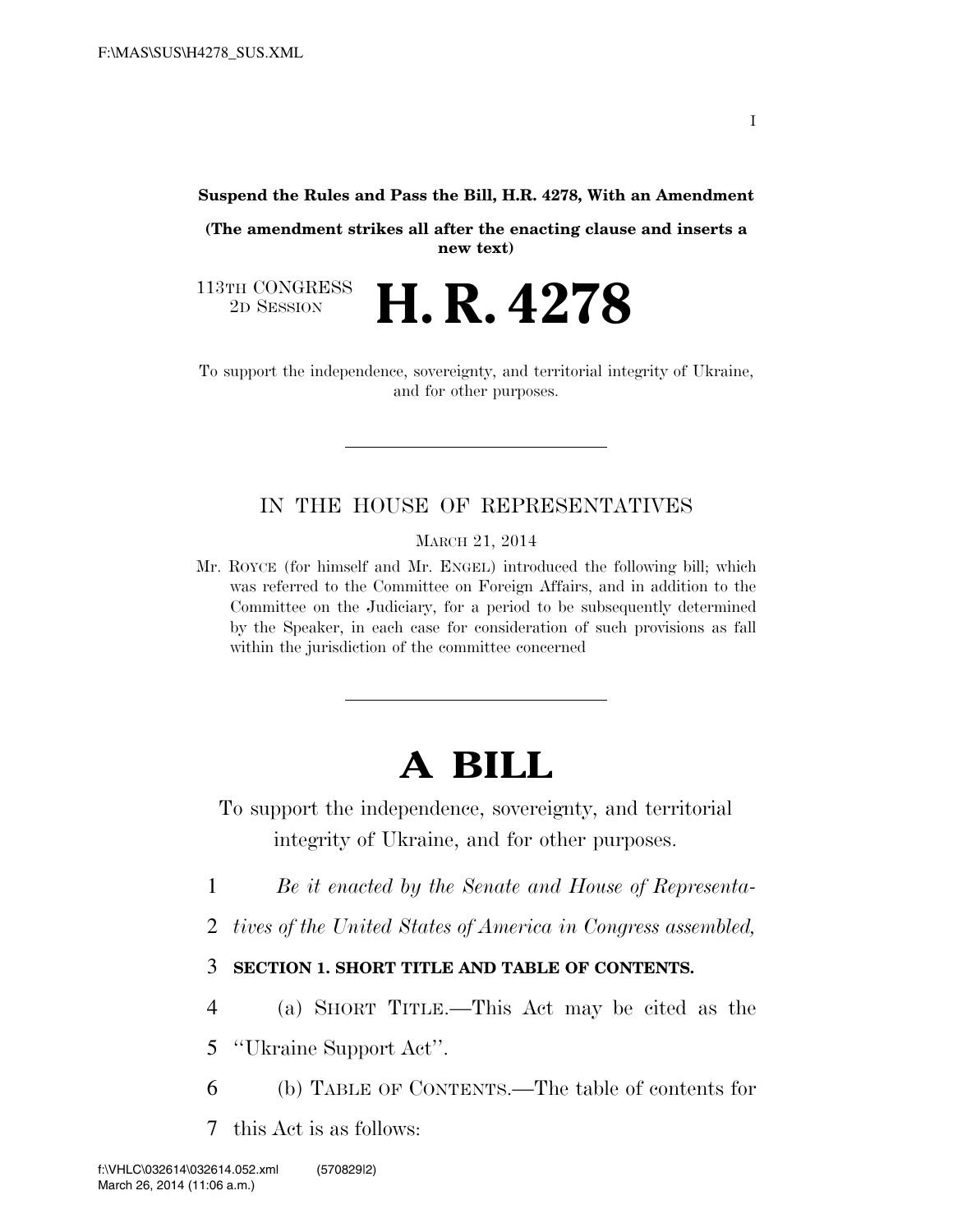- Sec. 1. Short title and table of contents.
- Sec. 2. United States policy.

#### TITLE I—ASSISTANCE PROVISIONS

- Sec. 101. Support for democratic governance and civil society in Ukraine.
- Sec. 102. Economic reform in Ukraine.
- Sec. 103. United States international programming to Ukraine and neighboring regions.
- Sec. 104. Overseas Private Investment Corporation.
- Sec. 105. Enhanced assistance for law enforcement and the judicial system in Ukraine.
- Sec. 106. Enhanced security cooperation among Central and Eastern European NATO member states.
- Sec. 107. United States-Ukraine security assistance.
- Sec. 108. Recovery of assets linked to corruption in Ukraine.
- Sec. 109. European Bank for Reconstruction and Development.
- Sec. 110. Offset.

#### TITLE II—SANCTIONS PROVISIONS

- Sec. 201. Continuation in effect of sanctions with respect to the blocking of certain persons contributing to the situation in Ukraine.
- Sec. 202. Imposition of additional sanctions on persons responsible for violence or who undermine the independence, sovereignty, or territorial or economic integrity of Ukraine.
- Sec. 203. Imposition of additional sanctions on persons complicit in or responsible for significant corruption in the Russian Federation.
- Sec. 204. Report on certain foreign financial institutions.
- Sec. 205. Sense of Congress on human rights in the Russian Federation.
- Sec. 206. Certification described and submission to Congress.
- Sec. 207. Sense of Congress on suspension of all activities and meetings of the NATO-Russia Council.
- Sec. 208. Definitions.

#### TITLE III—REPORTING PROVISIONS

- Sec. 301. Annual report on security developments in the Russian Federation and their effects on Ukrainian sovereignty.
- Sec. 302. Presidential determination and report on compliance by Russian Federation of its obligations under INF Treaty.
- Sec. 303. Report on geopolitical impact of energy exports.
- Sec. 304. Amendment to the Iran, North Korea, and Syria Nonproliferation Act.

### 1 **SEC. 2. UNITED STATES POLICY.**

- 2 It is the policy of the United States—
- 3 (1) to support the right of the people of 4 Ukraine to freely determine their future, including
- 
- 5 their country's relationship with other nations and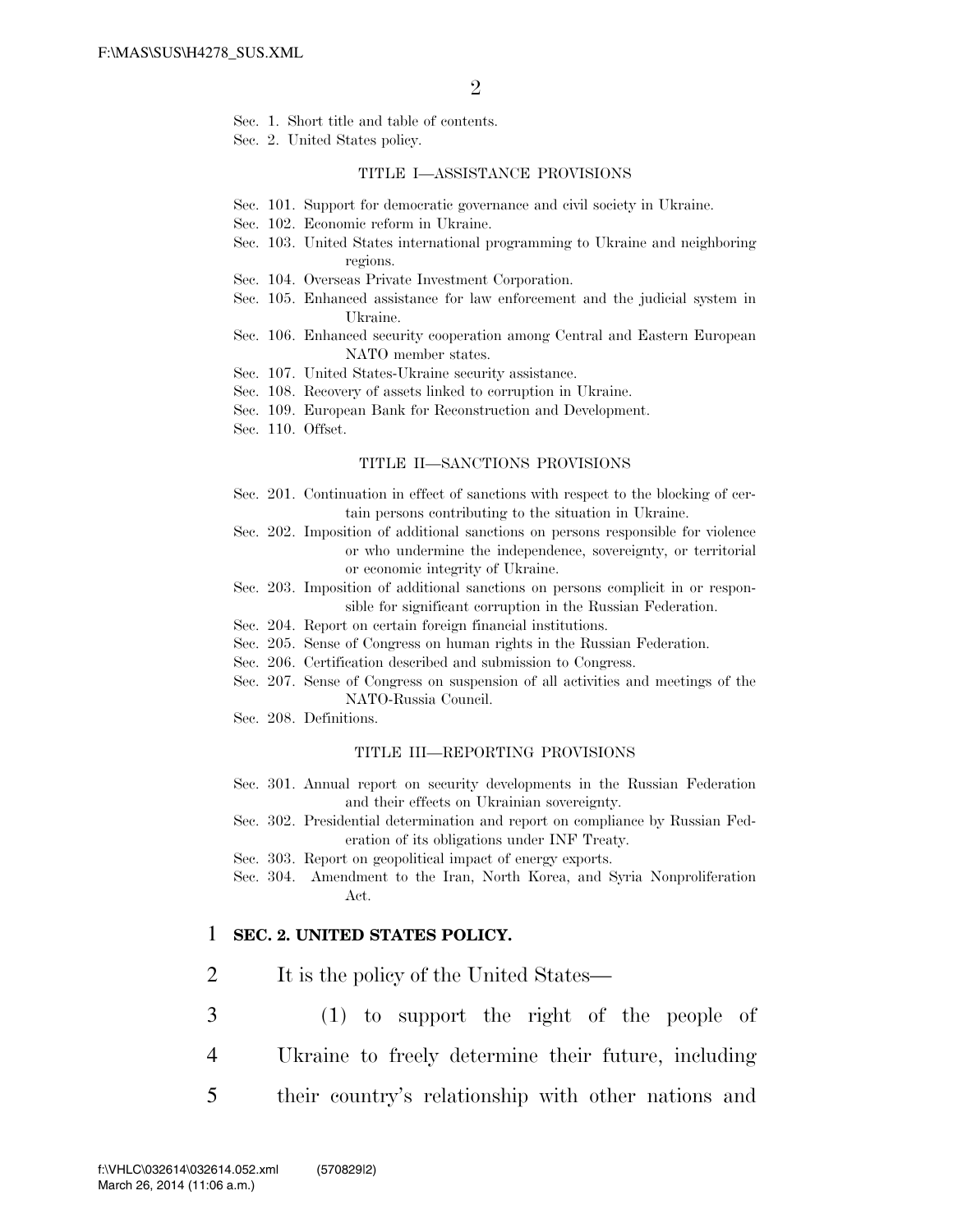international organizations, without interference, in-2 timidation, or coercion by other countries;

 (2) to support the people of Ukraine in their desire to address endemic corruption, consolidate de-mocracy, and achieve sustained prosperity;

 (3) to support the efforts of the Government of Ukraine to bring to justice those responsible for the acts of violence against peaceful protestors and other unprovoked acts of violence related to the anti-gov-ernment protests that began on November 21, 2013;

 (4) to support the efforts of the Government of Ukraine to identify, investigate, recover, and return to the Ukrainian state assets unaccounted for under the leadership and departure from Ukraine of former President Yanukovych, his family, and other current and former members of the Ukrainian gov- ernment, along with others legitimately charged by government authorities with similar offenses;

 (5) to assist the Government of Ukraine in preparations for the presidential election scheduled for May 25, 2014, and to participate in efforts to ensure that this election is conducted in accordance with international standards;

 (6) to promote democratic values, transparent and accountable government institutions, and ad-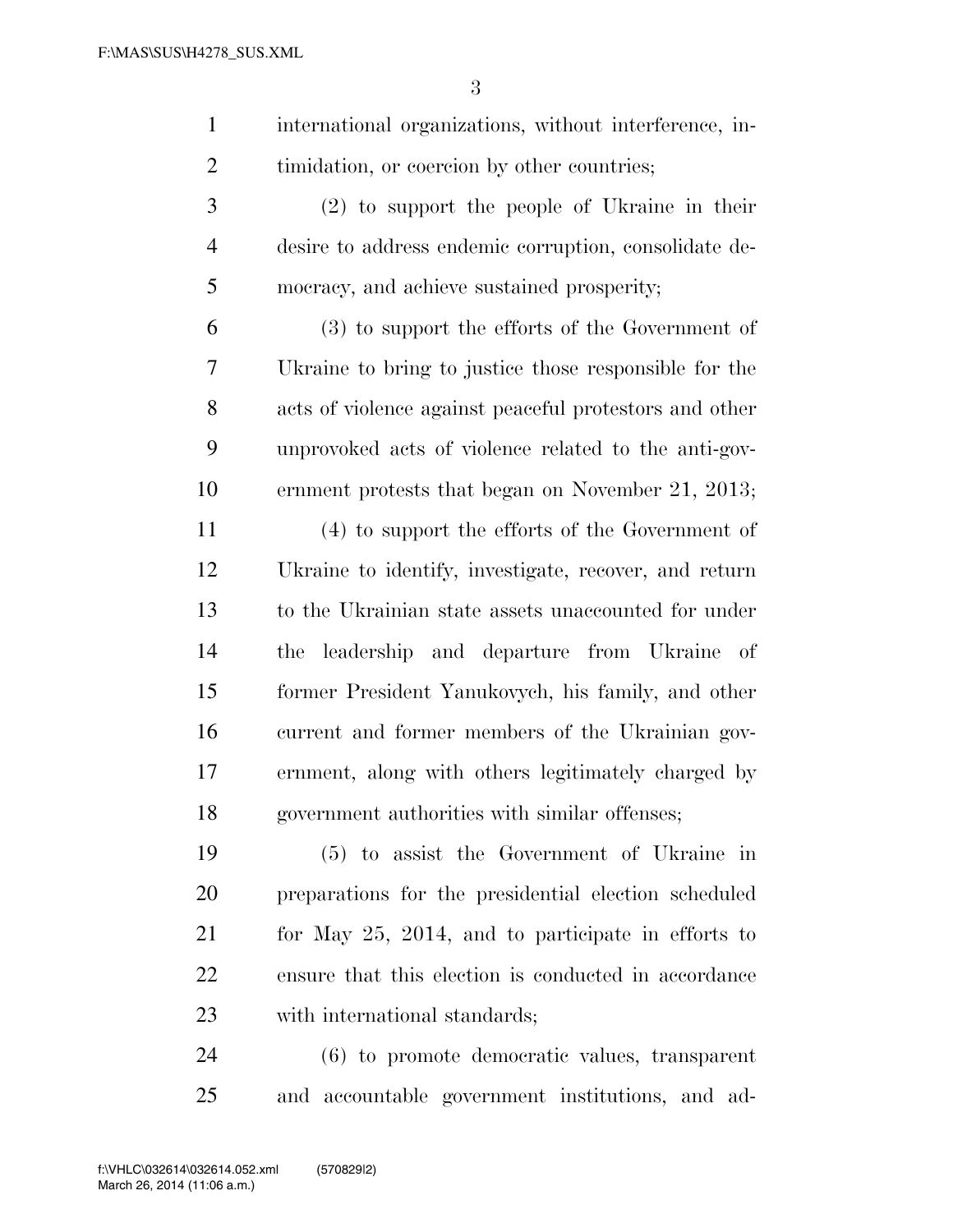vance United States national security interests through United States international broadcasting, including the Voice of America and Radio Free Eu-rope/Radio Liberty (RFE/RL), Incorporated;

 (7) to support needed economic structural re- forms in Ukraine, including in the fiscal, energy, pension, and banking sectors, among others;

 (8) to support energy diversification initiatives to reduce Russian control of energy supplies to Ukraine and other European countries, including United States promotion of increased natural gas ex- ports to, and energy efficiency in, Ukraine, which could be enhanced by advances in new energy tech-nologies;

 (9) to condemn the armed intervention of the Russian Federation in Ukraine, including its con- tinuing political, economic, and military aggression against that country;

 (10) to work with United States allies and part- ners in Europe and around the world, including at the United Nations, to ensure that all nations refuse to recognize the illegal annexation of Crimea by the Russian Federation and reaffirm the independence, sovereignty, and territorial integrity of Ukraine;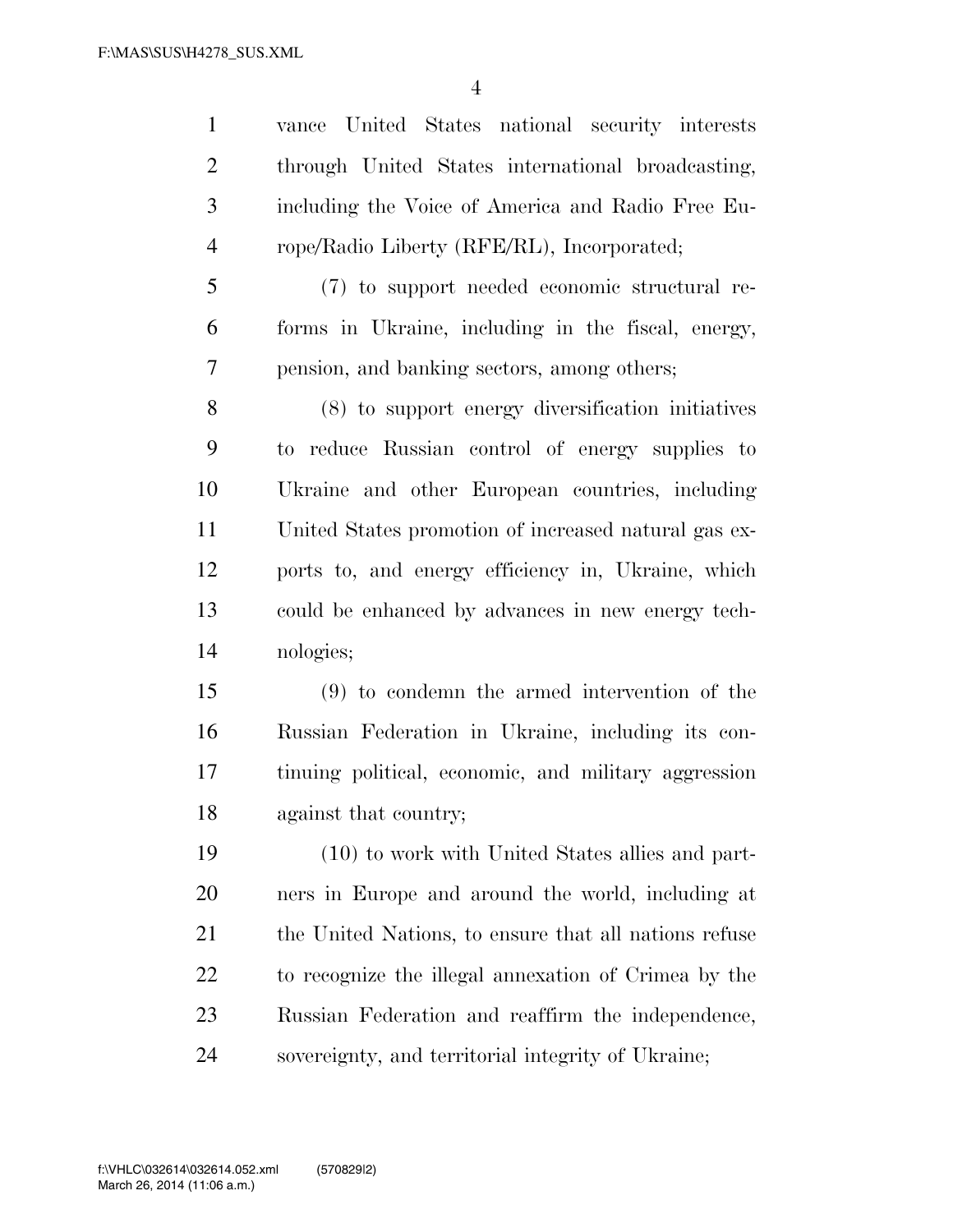| $\mathbf{1}$   | $(11)$ to refuse to recognize the legitimacy of the                  |
|----------------|----------------------------------------------------------------------|
| $\overline{2}$ | illegal referendum in Crimea on March 16, 2014, on                   |
| 3              | the status of that region of Ukraine, which was held                 |
| $\overline{4}$ | under conditions of occupation and coercion by Rus-                  |
| 5              | sian forces;                                                         |
| 6              | (12) to support the deployment of international                      |
| 7              | monitors to Ukraine to assess the current status of                  |
| 8              | its territorial integrity and the safety of all people in            |
| 9              | Ukraine;                                                             |
| 10             | (13) to encourage the Government of Ukraine                          |
| 11             | to continue to respect and protect the rights of all                 |
| 12             | ethnic, religious, and linguistic minorities;                        |
| 13             | (14) to encourage the Government of Ukraine                          |
| 14             | to promote and protect the human rights, as recog-                   |
| 15             | nized by the Universal Declaration of Human                          |
| 16             | Rights, of all individuals as they seek freedom, de-                 |
| 17             | mocracy, and equality under the law;                                 |
| 18             | (15) to work with United States allies and part-                     |
| 19             | ners to condemn any violation by Russian Federa-                     |
| 20             | tion occupation forces or their proxies of the rights                |
| 21             | of ethnic, religious, and linguistic minorities in Cri-              |
| 22             | mea, including the region's Tatar population;                        |
| 23             | $(16)$ to call on all Ukrainians to respect the le-                  |
| 24             | government authorities,<br>gitimate<br>well<br>all<br>as<br>$\rm as$ |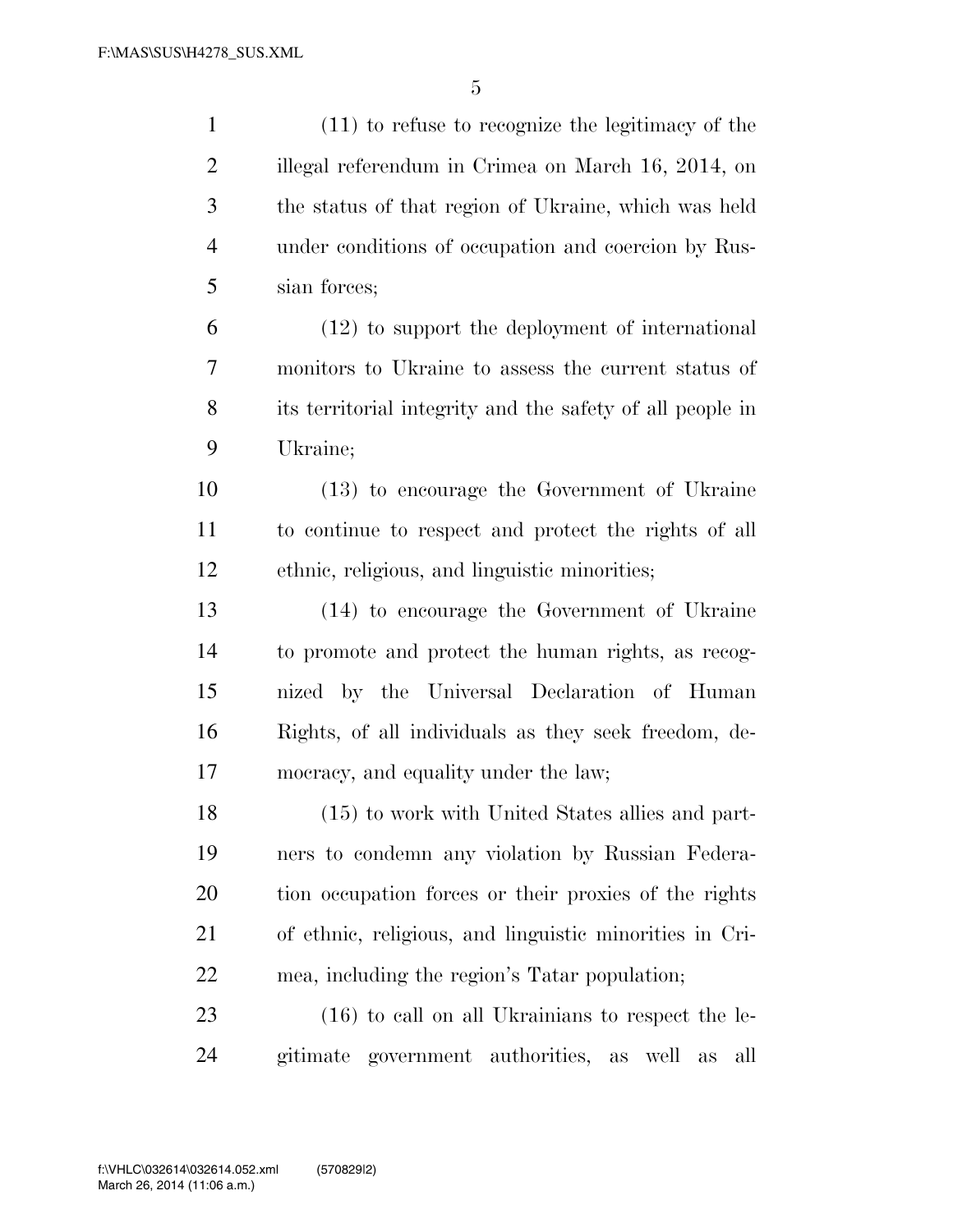| $\mathbf{1}$   | Ukrainian laws and the Constitution of Ukraine in          |
|----------------|------------------------------------------------------------|
| $\overline{2}$ | all regions of Ukraine, including Crimea;                  |
| 3              | $(17)$ to maintain existing sanctions against and          |
| 4              | consider all available options for further sanctions       |
| 5              | on the Russian Federation until Ukrainian sov-             |
| 6              | ereignty, independence, and territorial integrity are      |
| 7              | not being violated by the Russian Federation; and          |
| 8              | (18) to honor and abide by its commitments un-             |
| 9              | dertaken pursuant to Article 5 of the North Atlantic       |
| 10             | Treaty, signed at Washington, District of Columbia,        |
| 11             | on April 4, 1949, and entered into force on August         |
| 12             | 24, 1949.                                                  |
|                |                                                            |
| 13             | <b>TITLE I-ASSISTANCE</b>                                  |
| 14             | <b>PROVISIONS</b>                                          |
| 15             | SEC. 101. SUPPORT FOR DEMOCRATIC GOVERNANCE AND            |
| 16             | CIVIL SOCIETY IN UKRAINE.                                  |
| 17             | (a) IN GENERAL.—The President is authorized and            |
| 18             | encouraged to provide assistance to support democracy      |
| 19             | and civil society, including community-based and faith-    |
| 20             | based organizations, in Ukraine by undertaking the activi- |
| 21             | ties described in subsection (b).                          |
| 22             | (b) ACTIVITIES DESCRIBED.—The activities<br>de-            |
| 23             | scribed in this subsection are—                            |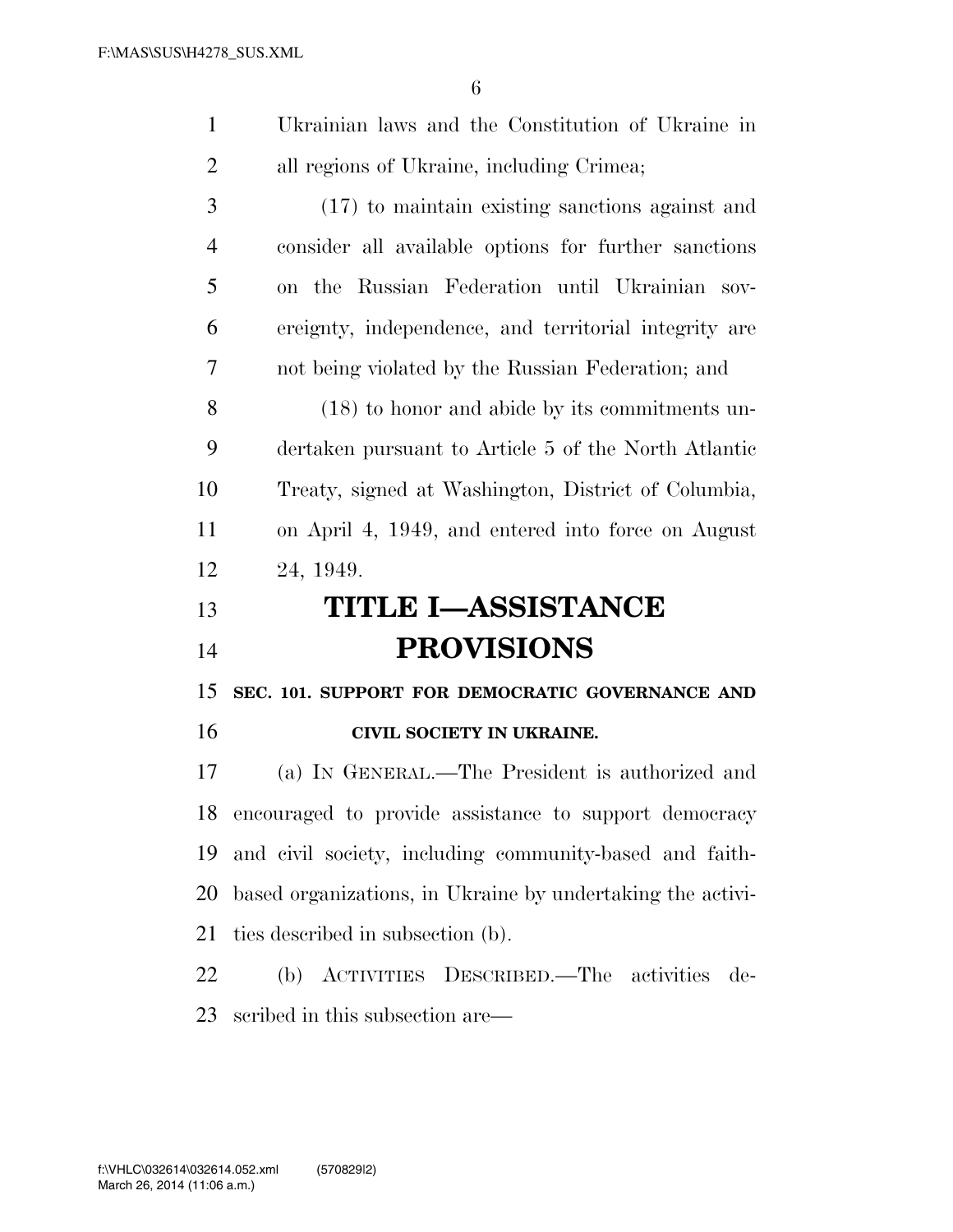| $\mathbf{1}$   | (1) improving democratic governance, trans-                   |
|----------------|---------------------------------------------------------------|
| $\overline{2}$ | parency, accountability, rule of law, and anti-corrup-        |
| 3              | tion efforts;                                                 |
| $\overline{4}$ | (2) supporting Ukrainian efforts to foster                    |
| 5              | greater unity among people and regions of the coun-           |
| 6              | try, combat anti-Semitism and discrimination, and             |
| $\overline{7}$ | promote respect for religious freedom;                        |
| 8              | (3) supporting the people and Government of                   |
| 9              | Ukraine in preparing to conduct and participate in            |
| 10             | free and fair elections, including through domestic           |
| 11             | and international election monitoring;                        |
| 12             | (4) assisting Ukraine in diversifying its econ-               |
| 13             | omy, trade, and energy supplies, including at the na-         |
| 14             | tional, regional, and local levels;                           |
| 15             | (5) strengthening democratic institutions and                 |
| 16             | political and civil society organizations; and                |
| 17             | (6) expanding free and unfettered access to                   |
| 18             | independent media of all kinds in Ukraine and as-             |
| 19             | sisting with the protection of journalists and civil so-      |
| 20             | ciety activists who have been targeted for free speech        |
| 21             | activities.                                                   |
| 22             | (c) AUTHORIZATION OF APPROPRIATIONS.—There is                 |
| 23             | authorized to be appropriated to the President                |
| 24             | $$50,000,000$ for fiscal year 2014 to carry out this section. |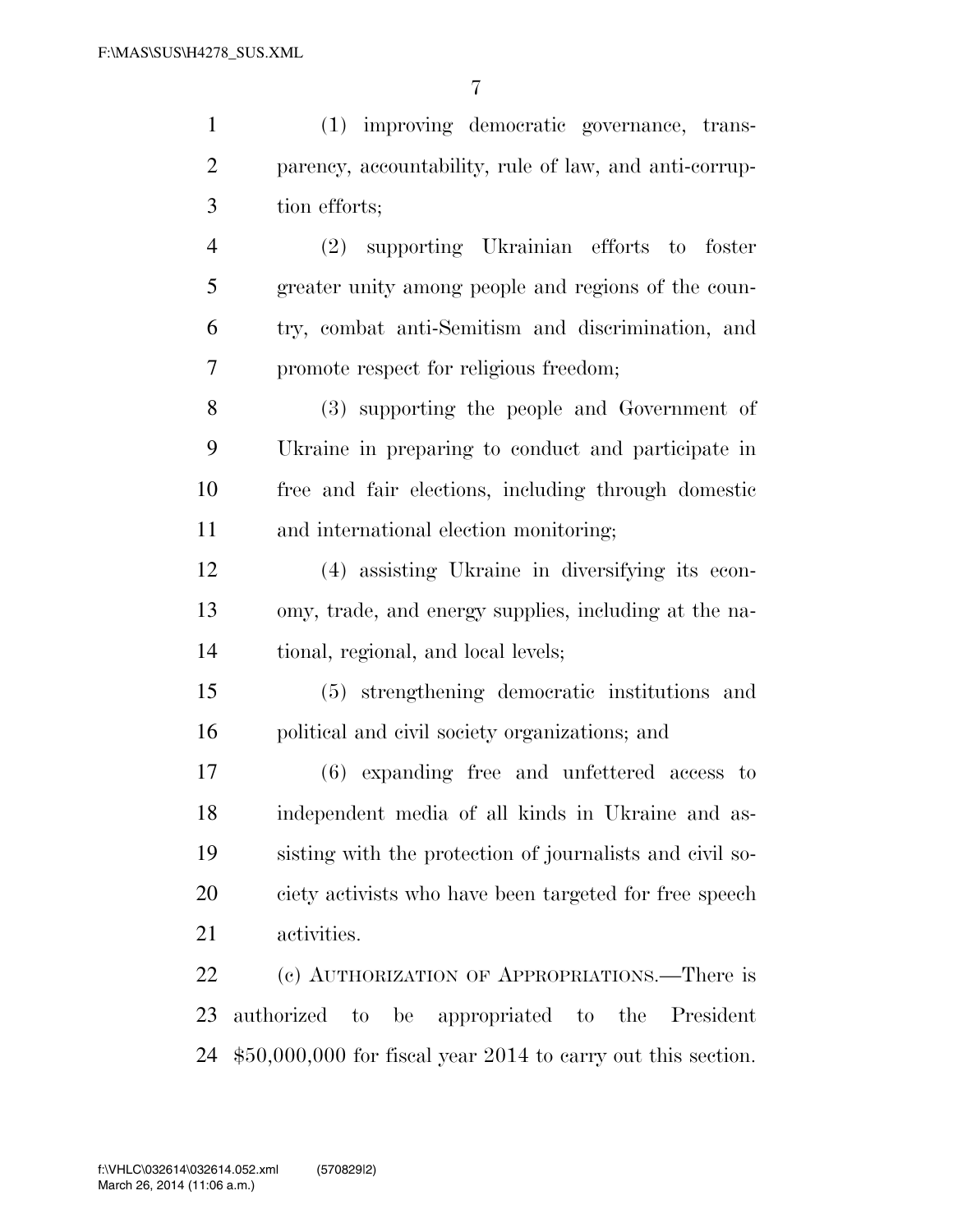### **SEC. 102. ECONOMIC REFORM IN UKRAINE.**

(a) FINDINGS.—Congress finds the following:

 (1) The Ukrainian economy is weak and vulner- able, as evidenced by short-term debt interest rates as high as 15 percent, a high proportion of foreign exchange-denominated government debt that will mature in 2014 and 2015, a banking sector with non-performing loans at the high level of 14 percent, a financing gap which the Government of Ukraine has estimated will amount to \$35 billion over the next two years, and a large underground economy. This economic condition undermines democratic prospects in Ukraine.

 (2) Years of poor economic management and performance have undermined and may continue to undermine political stability and unity within Ukraine.

 (3) On March 6, 2014, the House of Represent- atives passed H.R. 4152, to redirect previously ap- propriated funds to cover the cost of roughly \$1 bil-21 lion in loan guarantees for Ukraine.

 (b) STATEMENT OF POLICY.—It shall be the policy of the United States to work with other countries and international institutions to stabilize the Ukrainian econ- omy, while promoting critically needed structural economic reforms in Ukraine, including—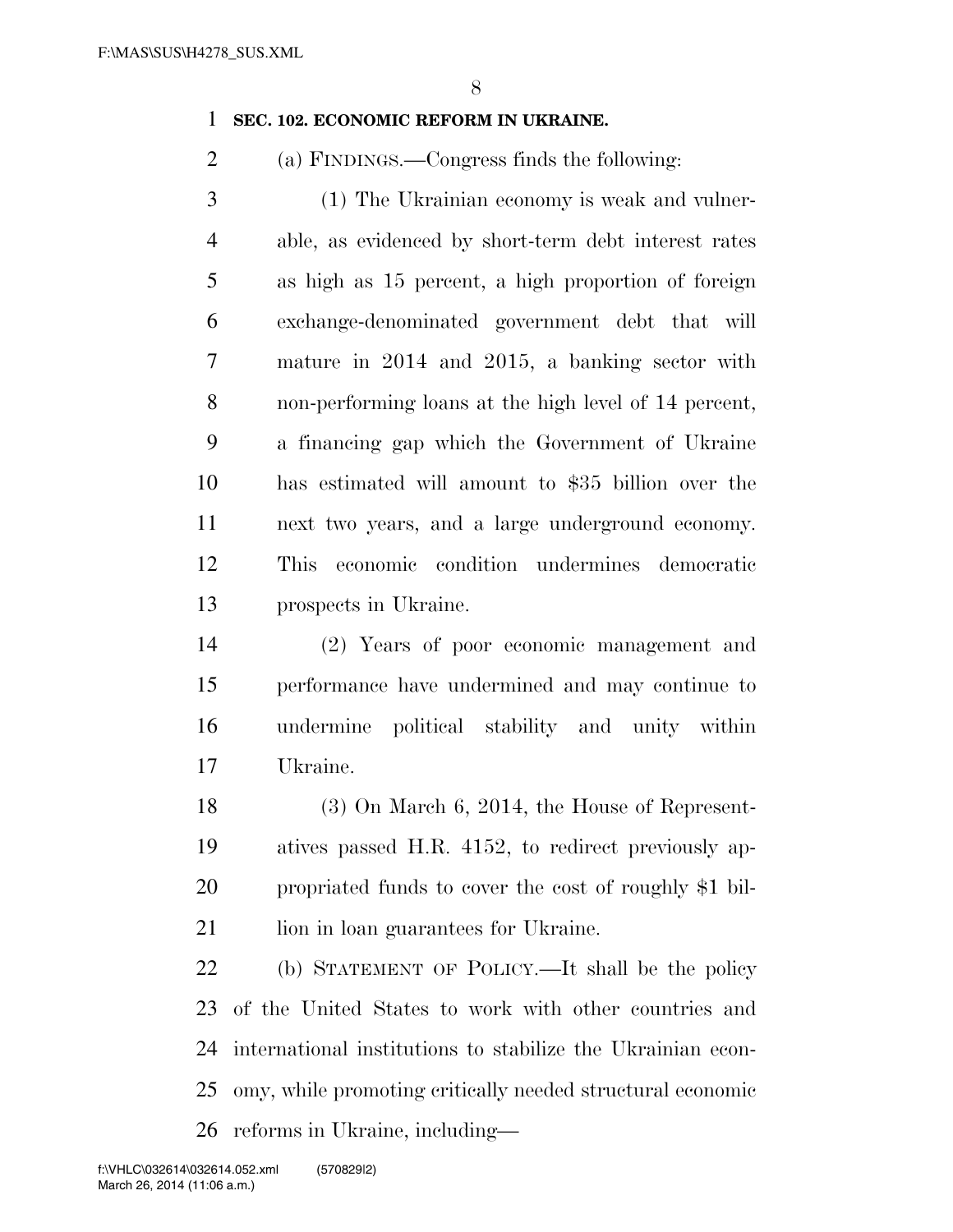| $\mathbf{1}$   | (1) cutting the massive natural gas subsidies              |
|----------------|------------------------------------------------------------|
| $\overline{c}$ | that have led to market inefficiencies;                    |
| 3              | $(2)$ reducing the bloated public sector;                  |
| 4              | (3) maintaining a market-determined exchange               |
| 5              | rate;                                                      |
| 6              | (4) strengthening the vulnerable banking sector;           |
| 7              | (5) promoting a robust, independent, and im-               |
| 8              | partial judiciary, due process, and uniform applica-       |
| 9              | tion of law; and                                           |
| 10             | $(6)$ reducing corruption, such as by supporting           |
| 11             | reform efforts of the Government of Ukraine to pass        |
| 12             | legislation related to greater accountability for gov-     |
| 13             | ernment officials, greater protection of private prop-     |
| 14             | erty, and increased transparency of government             |
| 15             | funds.                                                     |
| 16             | (c) SENSE OF CONGRESS.—It is the sense of Con-             |
| 17             | gress that loan guarantees provided by the United States   |
|                | 18 for Ukraine should be used to promote government, bank- |
| 19             | ing and energy sector reform, and anti-corruption efforts  |
| 20             | in Ukraine.                                                |
| 21             | SEC. 103. UNITED STATES INTERNATIONAL PROGRAMMING          |
| 22             | TO UKRAINE AND NEIGHBORING REGIONS.                        |
| 23             | (a) FINDINGS AND DECLARATIONS.—Congress finds              |
| 24             | and declares the following:                                |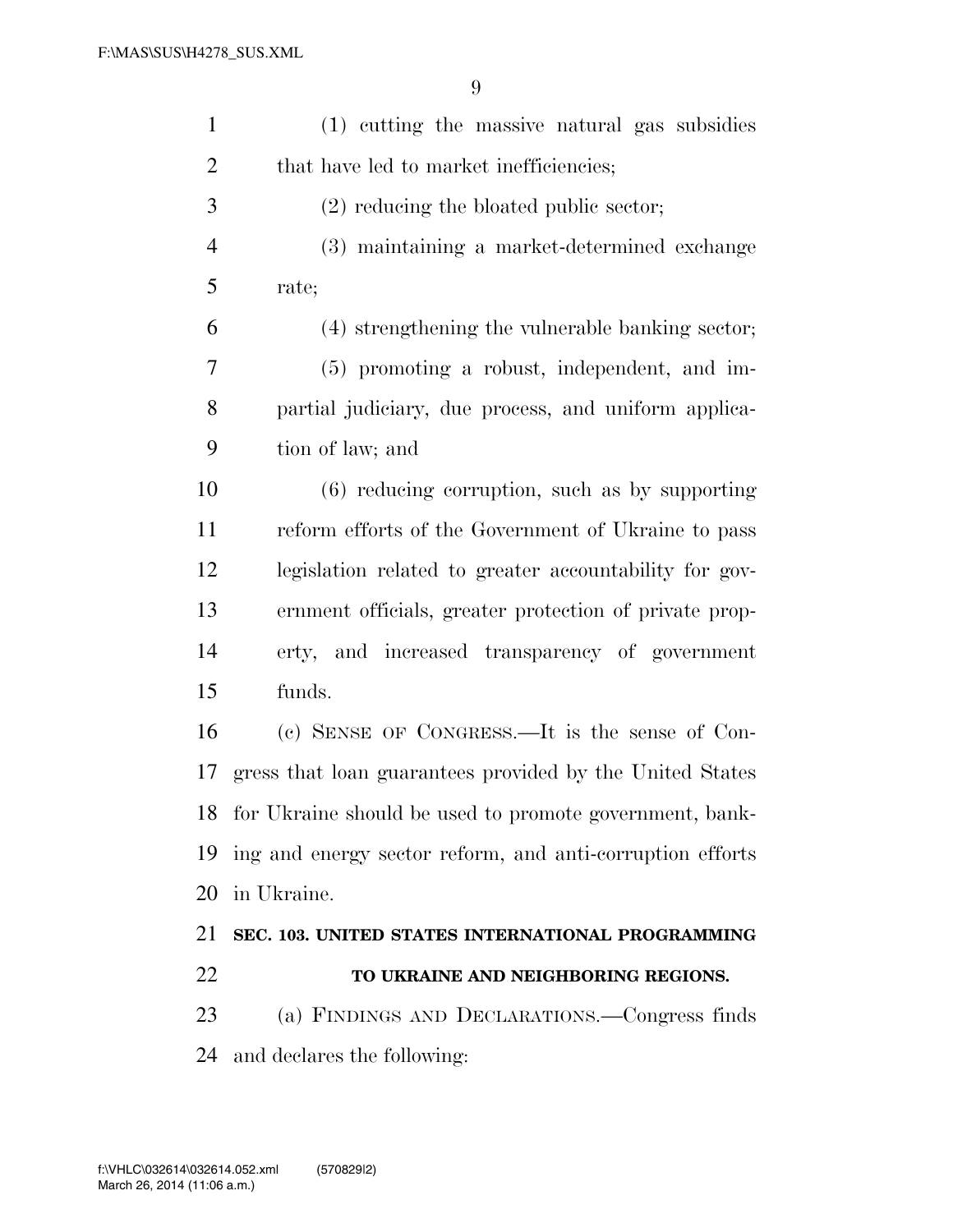(1) The Russian Government has deliberately blocked the Ukrainian people's access to uncensored sources of information and has provided alternative news and information that is both inaccurate and in-flammatory.

 (2) United States international programming exists to advance the United States interests and values by presenting accurate and comprehensive news and information, which is the foundation for democratic governance.

 (3) The opinions and views of the Ukrainian people, especially those people located in the eastern regions and Crimea, are not being accurately rep-resented in Russian dominated mass media.

 (4) Russian forces have seized more than five television stations in Crimea and taken over trans- missions, switching to a 24/7 Russian propaganda format; this increase in programming augments the already robust pro-Russian programming to Ukraine.

 (5) United States international programming has the potential to combat this anti-democratic propaganda.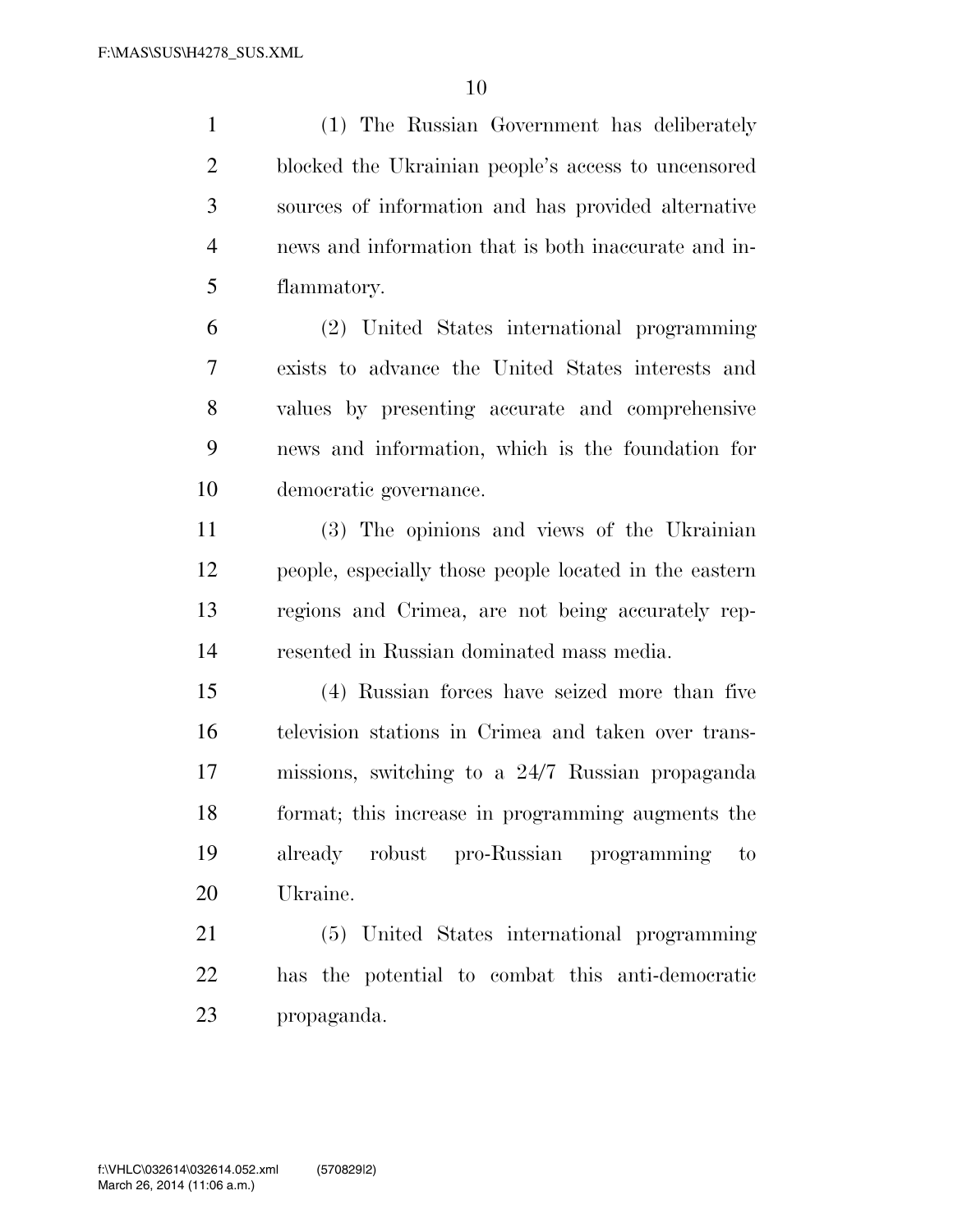| $\mathbf{1}$ | (b) PROGRAMMING.—Radio Free Europe/Radio Lib-         |
|--------------|-------------------------------------------------------|
| 2            | erty (RFE/RL), Incorporated, and the Voice of America |
| 3            | service to Ukraine and neighboring regions shall—     |
| 4            | (1) provide news and information that is acces-       |
| 5            | sible, credible, and accurate;                        |
| 6            | (2) emphasize investigative and analytical jour-      |
| 7            | nalism to highlight inconsistencies and misinforma-   |
| $8\,$        | tion provided by Russian or pro-Russian media out-    |
| 9            | lets;                                                 |
| 10           | (3) prioritize programming to areas where ac-         |
| 11           | cess to uncensored sources of information is limited  |
| 12           | or non-existent, especially populations serviced by   |
| 13           | Russian supported media outlets;                      |
| 14           | (4) increase the number of reporters and orga-        |
| 15           | nizational presence in eastern Ukraine, especially in |
| 16           | Crimea;                                               |
| 17           | (5) promote democratic processes, respect for         |
| 18           | human rights, freedom of the press, and territorial   |
| 19           | sovereignty; and                                      |
| 20           | $(6)$ take necessary preparatory steps to con-        |
| 21           | tinue and increase programming and content that       |
| 22           | promotes democracy and government transparency        |
| 23           | in Russia.                                            |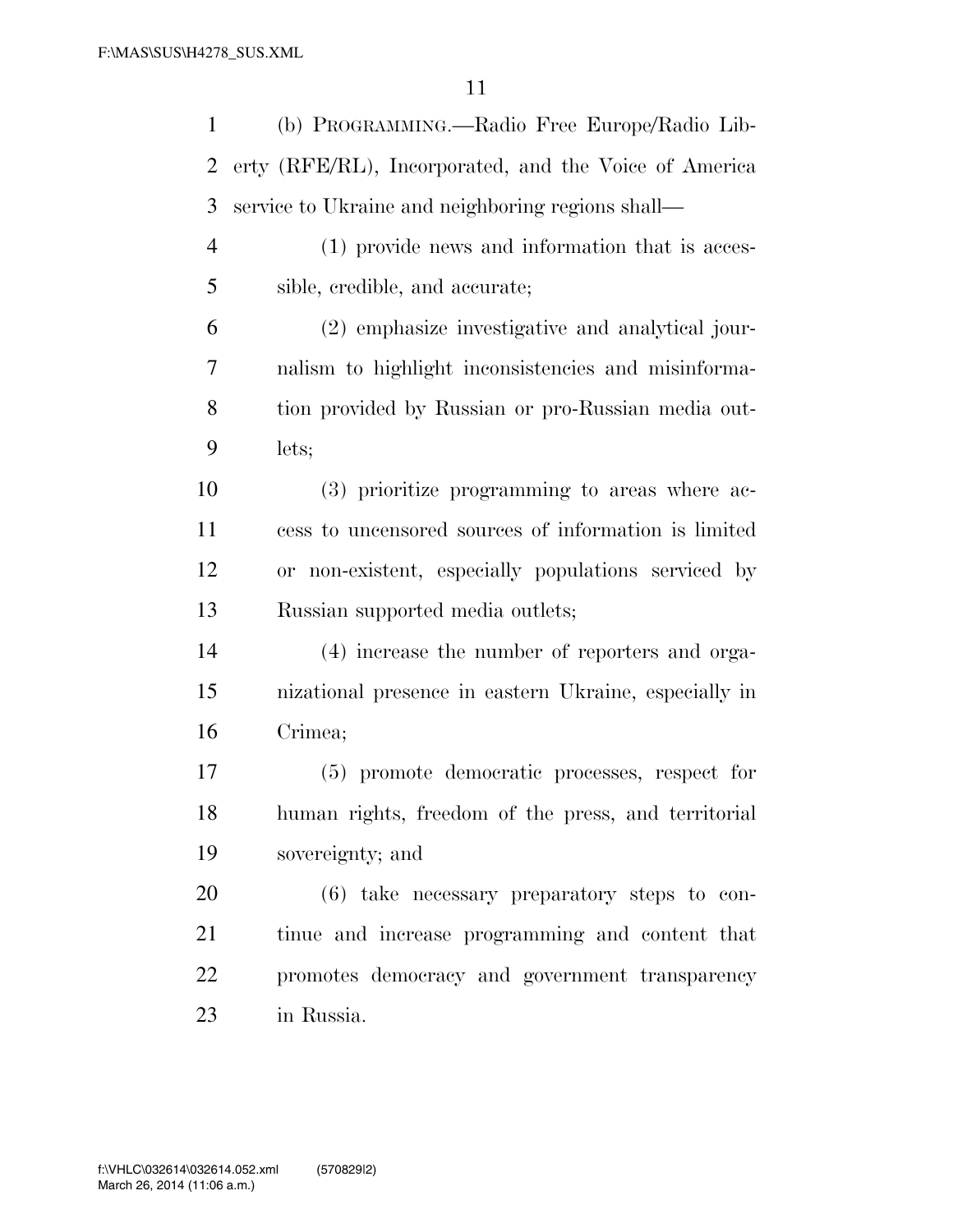(c) PROGRAMMING SURGE.—RFE/RL, Incorporated, and Voice of America programming to Ukraine and neigh-boring regions shall—

 (1) prioritize programming to eastern Ukraine, including Crimea, and Moldova, and to ethnic and linguistic Russian populations, as well as to Tatar minorities;

 (2) prioritize news and information that directly contributes to the target audiences' understanding of political and economic developments in Ukraine and Moldova, including countering misinformation that may originate from other news outlets, especially Russian supported news outlets;

 (3) provide programming content 24 hours a day, seven days a week to target populations, using all available and effective distribution outlets, includ-ing—

 (A) at least 8 weekly hours of total original television and video content in Ukrainian, Rus- sian, and Tatar languages, not inclusive of live video streaming coverage of breaking news, to be distributed on satellite, digital, and through regional television affiliates by the Voice of America; and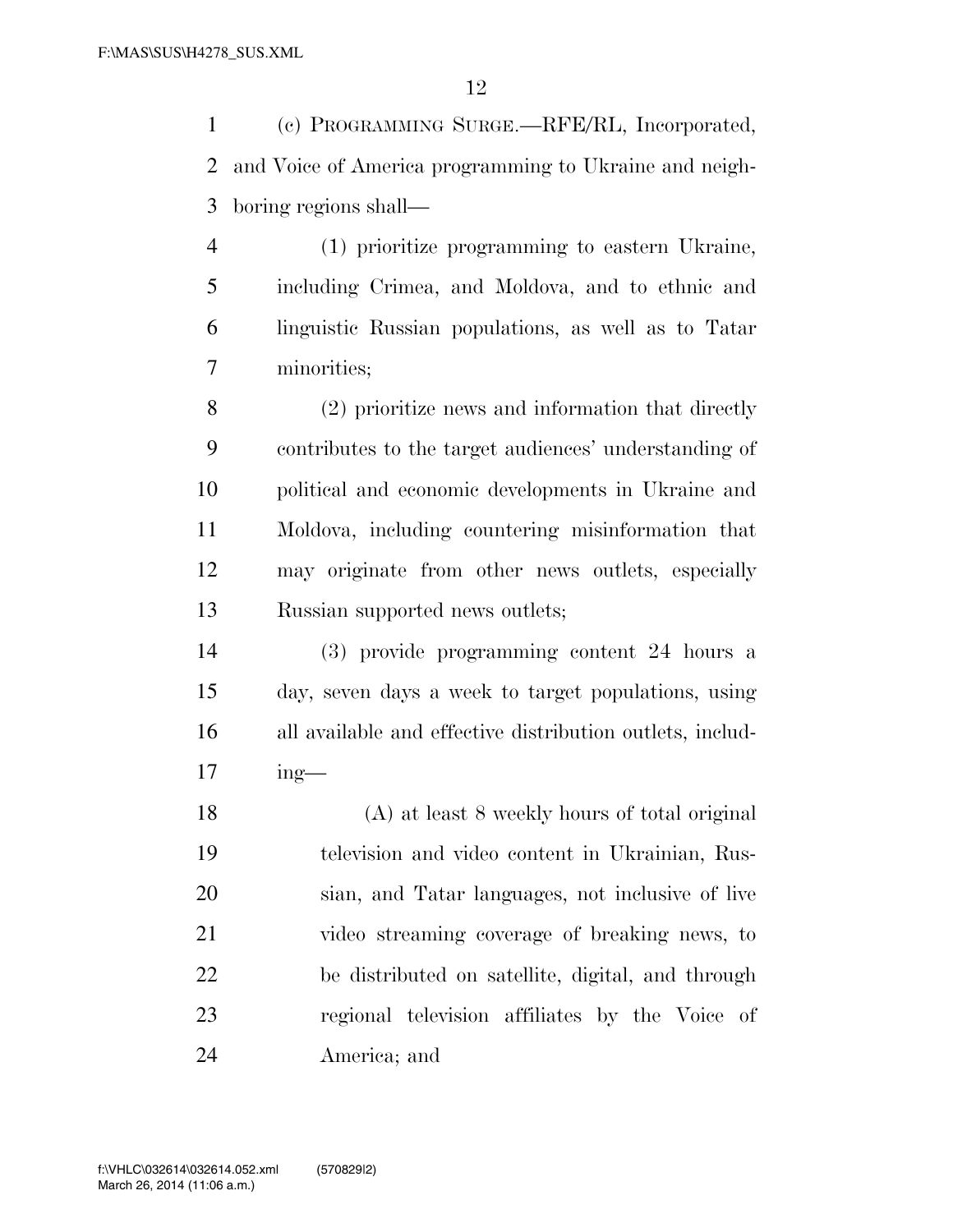(B) at least 14 weekly hours the total audio content in Ukrainian, Russian, and Tatar languages to be distributed on satellite, digital, and through regional radio affiliates of RFE/ RL, Incorporated; (4) expand the use, audience, and audience en- gagement of mobile news and multimedia platforms by RFE/RL, Incorporated, and the Voice of Amer- ica, including through Internet-based social net- working platforms; and (5) partner with private sector broadcasters and affiliates to seek and start co-production for new, original content, when possible, to increase distribu- tion. (d) AUTHORIZATION OF APPROPRIATIONS.—There is authorized to be appropriated for fiscal year 2014, in addi- tion to funds otherwise made available for such purposes, up to \$10,000,000 to carry out programming in the

 Ukrainian, Balkan, Russian, and Tatar language services of RFE/RL, Incorporated, and the Voice of America, for the purpose of bolstering existing United States program- ming to the people of Ukraine and neighboring regions, and increasing programming capacity and jamming cir- cumvention technology to overcome any disruptions to service.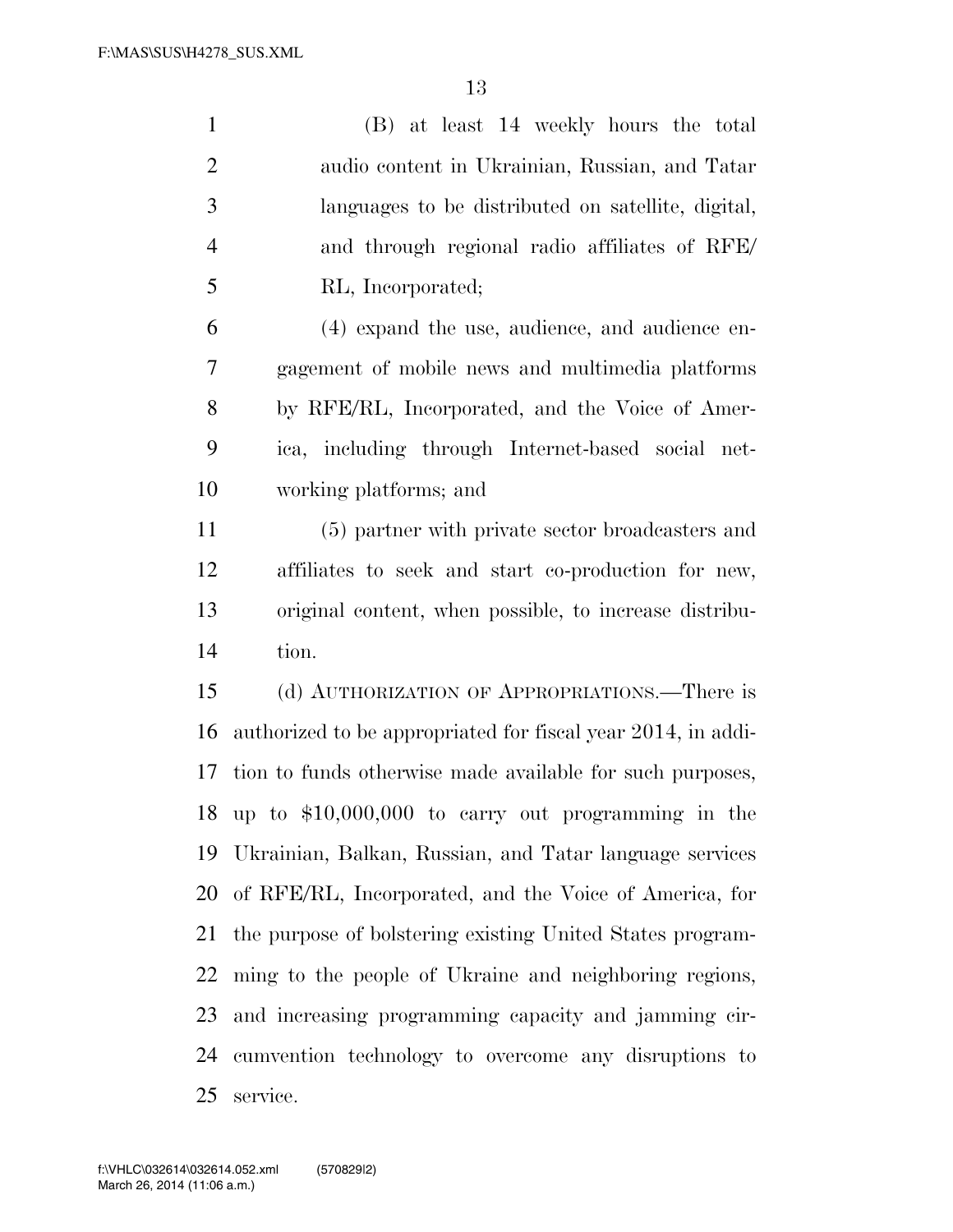(e) REPORT.—Not later than 15 days after the date of the enactment of this Act, the Broadcasting Board of Governors shall submit to the Committees on Foreign Af- fairs and Appropriations of the House of Representatives and the Committees on Foreign Relations and Appropria- tions of the Senate a detailed report on plans to increase broadcasts pursuant to subsections (a) and (b).

### **SEC. 104. OVERSEAS PRIVATE INVESTMENT CORPORATION.**

 It is the sense of Congress that the Overseas Private Investment Corporation should prioritize investments in Ukraine.

## **SEC. 105. ENHANCED ASSISTANCE FOR LAW ENFORCEMENT AND THE JUDICIAL SYSTEM IN UKRAINE.**

 (a) STATEMENT OF POLICY.—It shall be the policy of the United States—

 (1) to assist Ukraine to eliminate the human rights abuses associated with the Berkut forces in order to foster a democratically reformed police force with strong public oversight, which is critical to fos- tering political unity and stability throughout Ukraine; and

 (2) to assist Ukraine to develop a robust, inde- pendent, and impartial judicial system at national, regional, and local levels, which is essential to ensure that the rights of all citizens are respected, and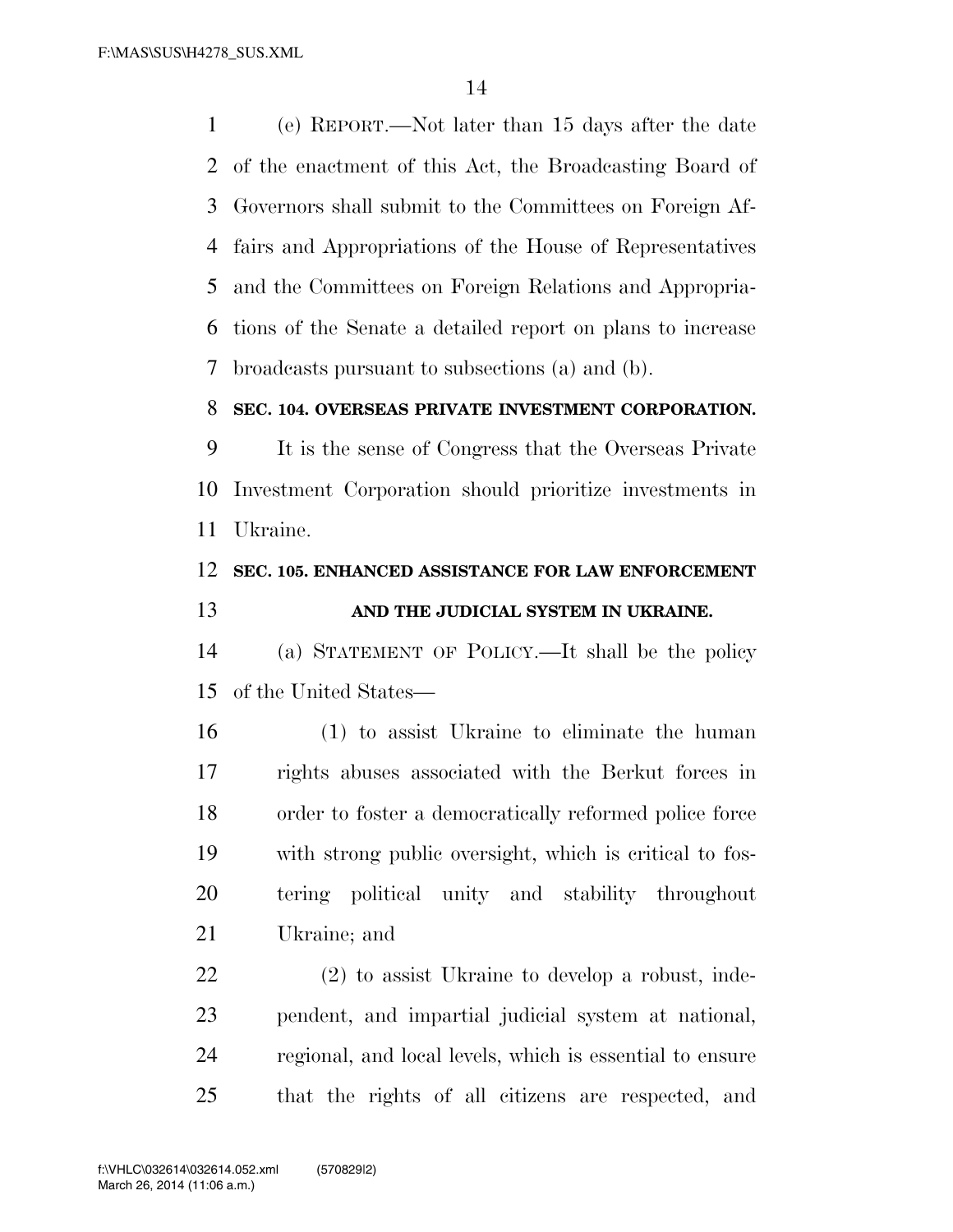maintain appropriate checks and balances between the co-equal branches of government.

 (b) AUTHORIZATION OF APPROPRIATIONS.—There is authorized to be appropriated \$8,000,000 for fiscal year 2014 to enhance United States efforts to assist Ukraine to strengthen law enforcement capabilities and maintain the rule of law.

# **SEC. 106. ENHANCED SECURITY COOPERATION AMONG CENTRAL AND EASTERN EUROPEAN NATO MEMBER STATES.**

 (a) IN GENERAL.—The Secretary of State, in con- sultation with the heads of other appropriate United States departments and agencies, shall seek to provide en- hanced security cooperation with Central and Eastern Eu- ropean North Atlantic Treaty Organization (NATO) mem- ber states by undertaking the activities described in sub-section (b).

 (b) ACTIVITIES DESCRIBED.—The activities de-scribed in this subsection are—

 (1) enhancing existing security cooperation, in- cluding defense and military-to-military cooperation, among Central and Eastern European NATO mem-ber states;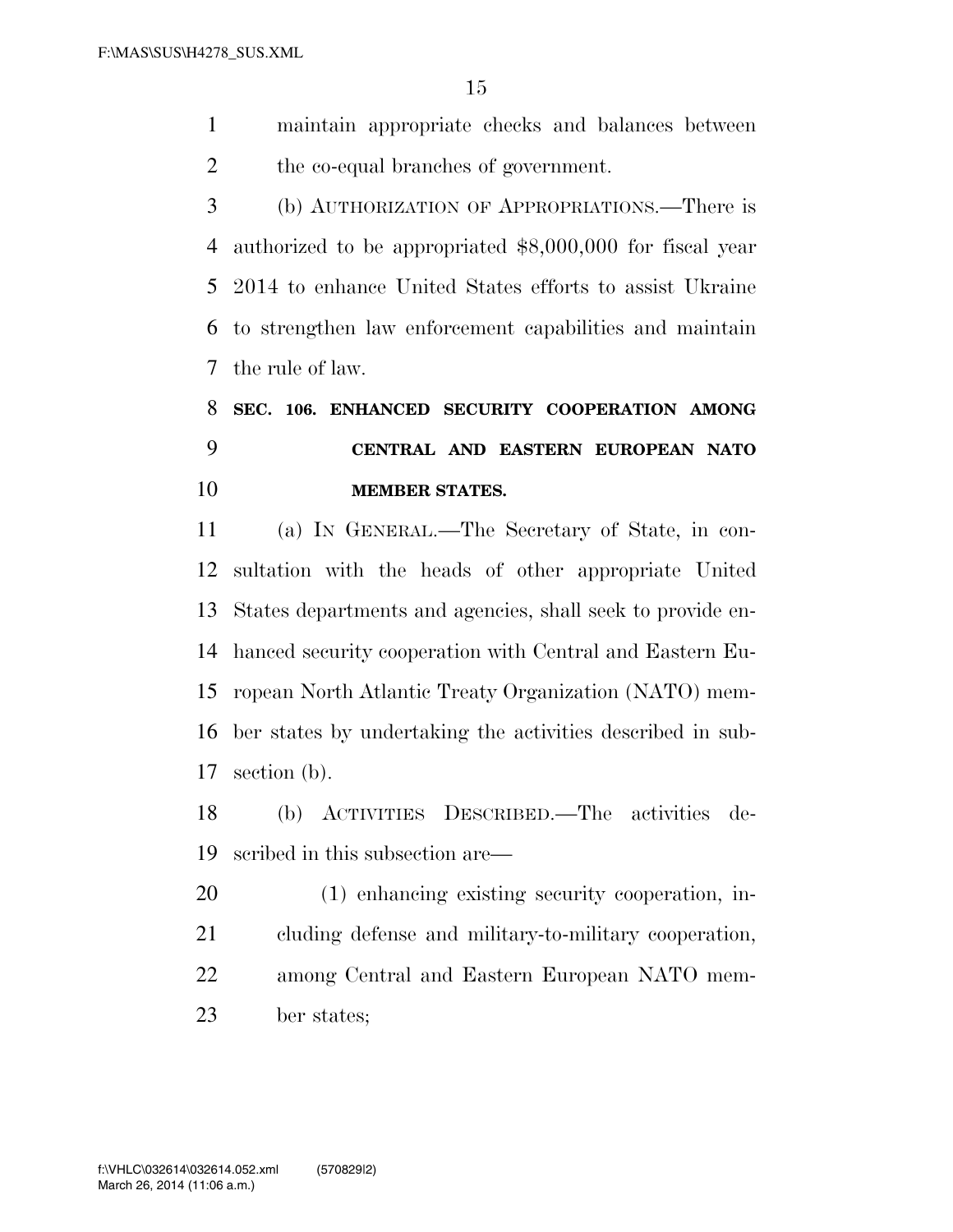| $\mathbf{1}$   | (2) enhancing security relationships among the         |
|----------------|--------------------------------------------------------|
| 2              | United States, the European Union, and Central         |
| 3              | and Eastern European NATO member states;               |
| $\overline{4}$ | (3) providing defense articles, defense services,      |
| 5              | and military training to Central and Eastern Euro-     |
| 6              | pean NATO member states;                               |
| 7              | (4) expanding the scope and frequency of mili-         |
| 8              | tary exercises among Central and Eastern European      |
| 9              | NATO member states; and                                |
| 10             | (5) supporting greater reform, professionalism,        |
| 11             | and capacity-building efforts within the military, in- |
| 12             | telligence, and security services in Central and East- |
|                |                                                        |
| 13             | ern European NATO member states.                       |
| 14             | SEC. 107. UNITED STATES-UKRAINE SECURITY ASSISTANCE.   |
| 15             | (a) FINDINGS.—Congress finds that—                     |
| 16             | $(1)$ in fiscal year 2013 the United States pro-       |
| 17             | vided Ukraine with nearly $$2,000,000$ in assistance   |
| 18             | under chapter 5 of part II of the Foreign Assistance   |
| 19             | Act of 1961 (22 U.S.C. 2347 et seq.; relating to       |
| 20             | International Military Education Training)<br>and      |
| 21             | nearly $$7,000,000$ in assistance under section 23 of  |
| 22             | the Arms Export Control Act (22 U.S.C. 2763; re-       |
| 23             | lating to the Foreign Military Financing Program);     |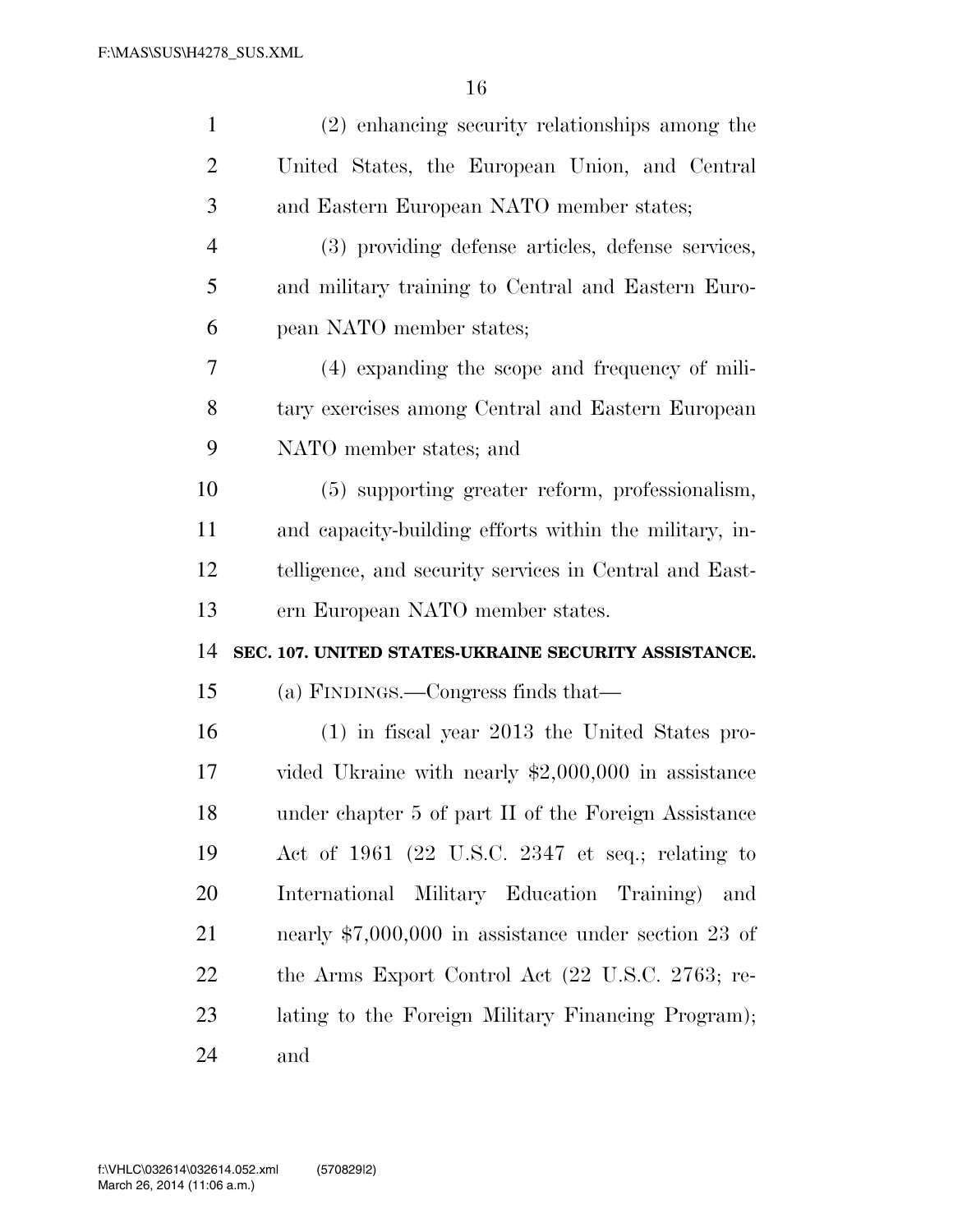(2) Ukraine has been a longstanding member of NATO's Partnership for Peace.

 (b) SENSE OF CONGRESS.—It is the sense of Con-gress that—

 (1) United States assistance to Ukraine under chapter 5 of part II of the Foreign Assistance Act of 1961 and section 23 of the Arms Export Control Act should be increased;

9 (2) consistent with section  $506(a)$  of the For- eign Assistance Act of 1961 (22 U.S.C. 2318(a)), the President is encouraged to draw down defense articles from the stocks of the Department of De- fense, in order to provide security assistance, which could include communication equipment, clothing, fuel and other forms of appropriate assistance, to the Government of Ukraine; and

 (3) the Government of Ukraine should make greater efforts to secure the protection of classified information and military equipment.

 (c) STATEMENT OF POLICY.—It shall be the policy of the United States, in consultation with the Government of Ukraine, to enhance Ukraine's self defense, including through appropriate assistance to improve the capabilities of the country's armed forces.

25 (d) REVIEW OF SECURITY ASSISTANCE.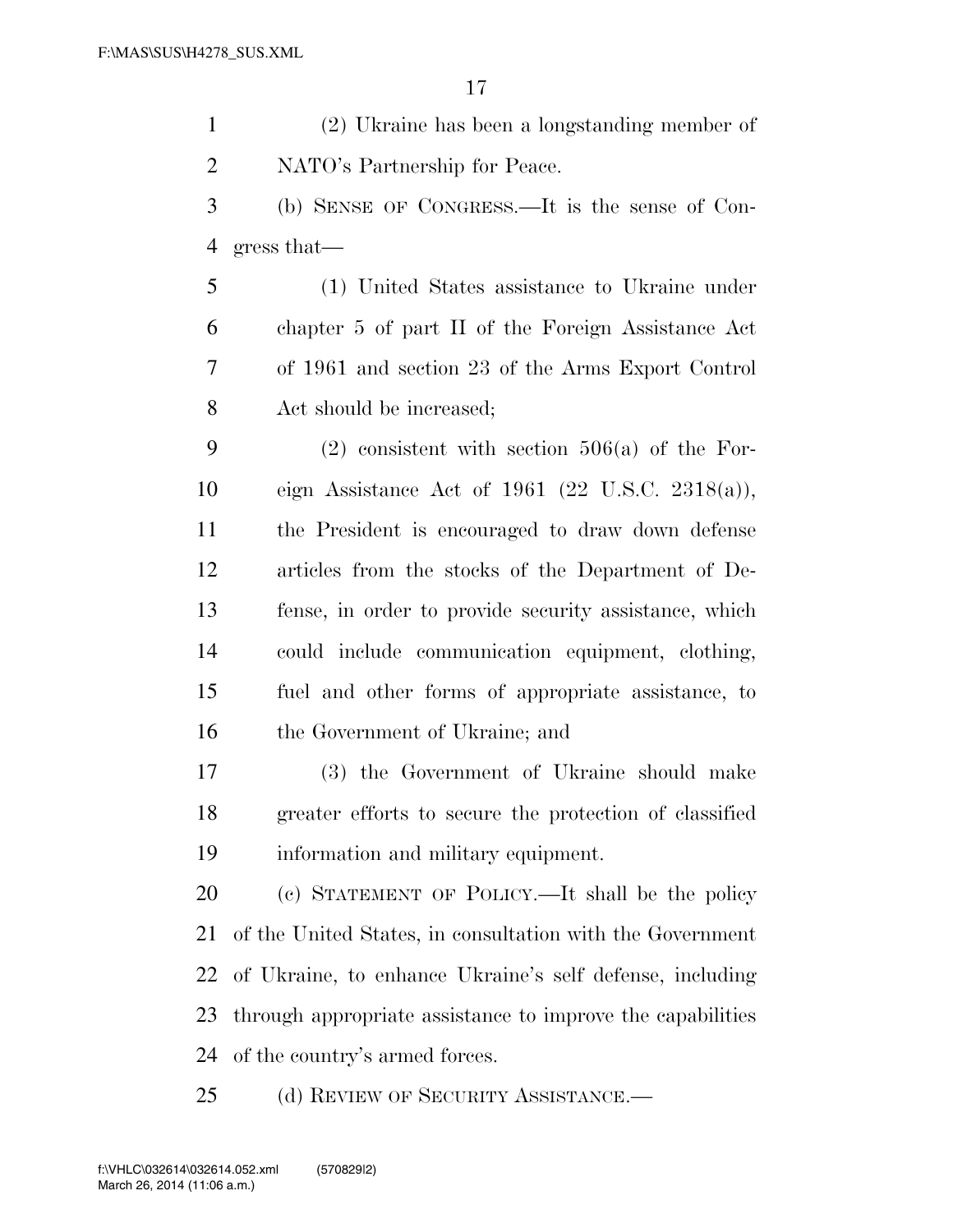(1) IN GENERAL.—Not later than 30 days after 2 the date of the enactment of this Act, the Secretary of State, in consultation with the heads of other ap- propriate United States departments and agencies, shall submit to Congress a report on the results of a review of all United States security assistance to the Government of Ukraine. (2) FORM.—The report required by paragraph (1) shall be submitted in unclassified form but may contain a classified annex.

## **SEC. 108. RECOVERY OF ASSETS LINKED TO CORRUPTION IN UKRAINE.**

 (a) SENSE OF CONGRESS.—It is the sense of Con- gress that the Administration should provide expedited as- sistance to the Government of Ukraine through appro- priate United States Government and multilateral pro- grams, including the Department of Justice's Kleptocracy Asset Recovery Initiative, the Egmont Group, the Stolen Asset Recovery Initiative, the Camden Asset Recovery Inter-Agency Network, and the Asset Recovery Focal Point Initiative, to identify, investigate, secure, and re- cover assets missing from the Government of Ukraine or linked to purported acts of corruption by former President Viktor Yanukovych, members of his family, other former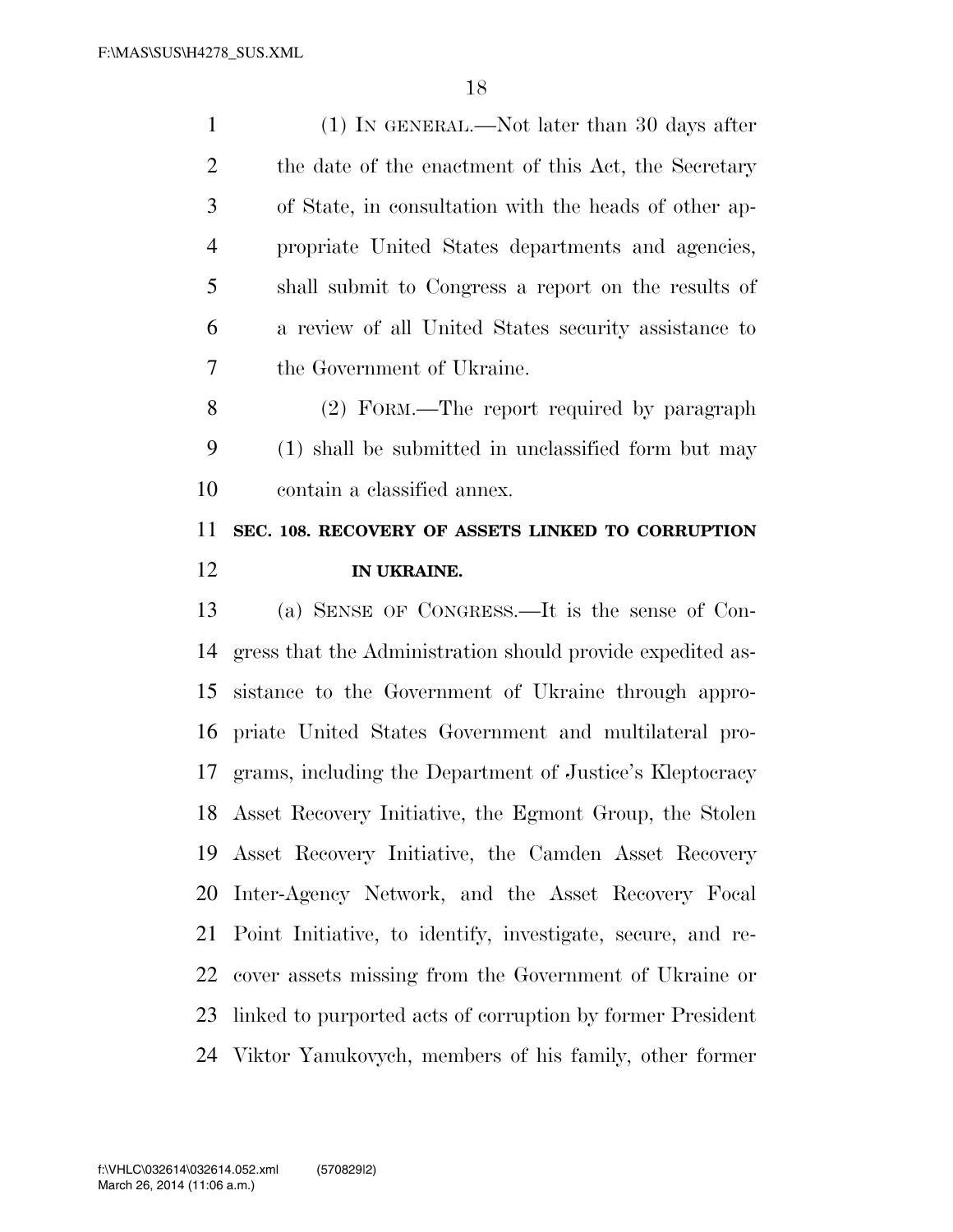or current senior foreign political figures of the Govern-ment of Ukraine, and their accomplices in any jurisdiction.

 (b) DEFINITION.—In this section, the term ''senior foreign political figure'' has the meaning given the term in section 208.

## **SEC. 109. EUROPEAN BANK FOR RECONSTRUCTION AND DEVELOPMENT.**

(a) FINDINGS.—The Congress finds the following:

 (1) Article 1 of the Agreement Establishing the European Bank for Reconstruction and Development (EBRD) states that the EBRD should support in- vestments in countries that are committed to and applying the principles of multiparty democracy, plu- ralism, and market economics, and the EBRD has recognized that Russian ''progress in the application of these principles . . . has been uneven''.

 (2) Russia received 21 percent of the invest- ments made by the EBRD in 2013, which is more than any other country received from the EBRD in that year, and has received an inordinate ratio of in- vestment from the EBRD since the 2006 Capital Resources Review.

 (b) SENSE OF THE CONGRESS.—It is the sense of the Congress that the European Bank for Reconstruction and Development (EBRD) should increase investments in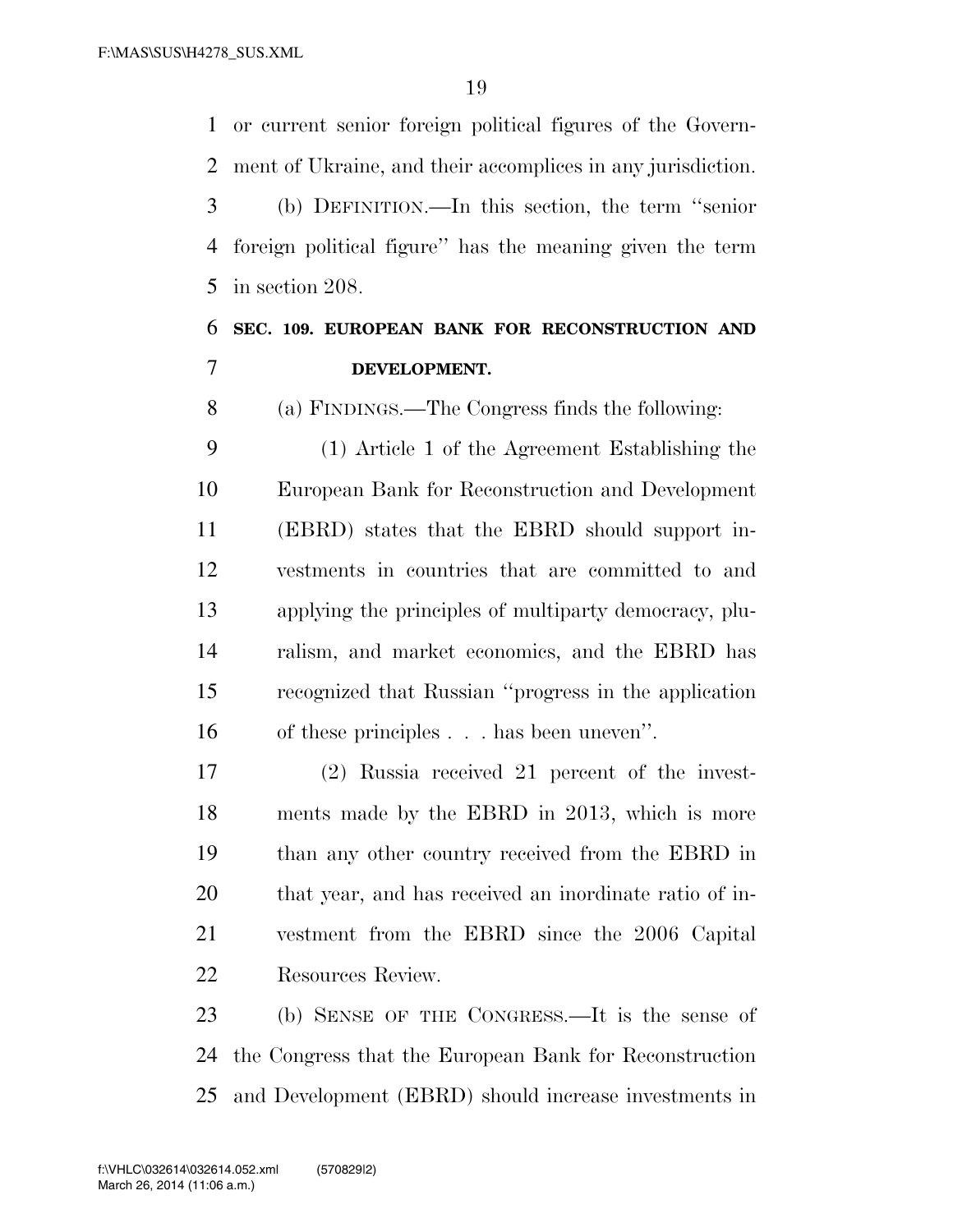Ukraine and cease new investments in the Russian Fed- eration, and the United States Government should press the EBRD to support new investment in Ukraine and halt consideration of new investment in Russia.

**SEC. 110. OFFSET.** 

 Section 102(a) of the Enhanced Partnership with Pakistan Act of 2009 (22 U.S.C. 8412(a); Public Law 111–73; 123 Stat. 2068) is amended by striking ''\$1,500,000,000'' and inserting ''\$1,430,000,000''.

# **TITLE II—SANCTIONS PROVISIONS**

**SEC. 201. CONTINUATION IN EFFECT OF SANCTIONS WITH** 

 **RESPECT TO THE BLOCKING OF CERTAIN PERSONS CONTRIBUTING TO THE SITUATION IN UKRAINE.** 

 (a) IN GENERAL.—United States sanctions described in subsection (b), as in effect on the day before the date of the enactment of this Act, shall remain in effect until the earlier of—

 (1) the date that is 90 days after the date on which the President submits to the appropriate con- gressional committees the certification described in subsection (a) of section 206 in accordance with sub-section (b) of such section; or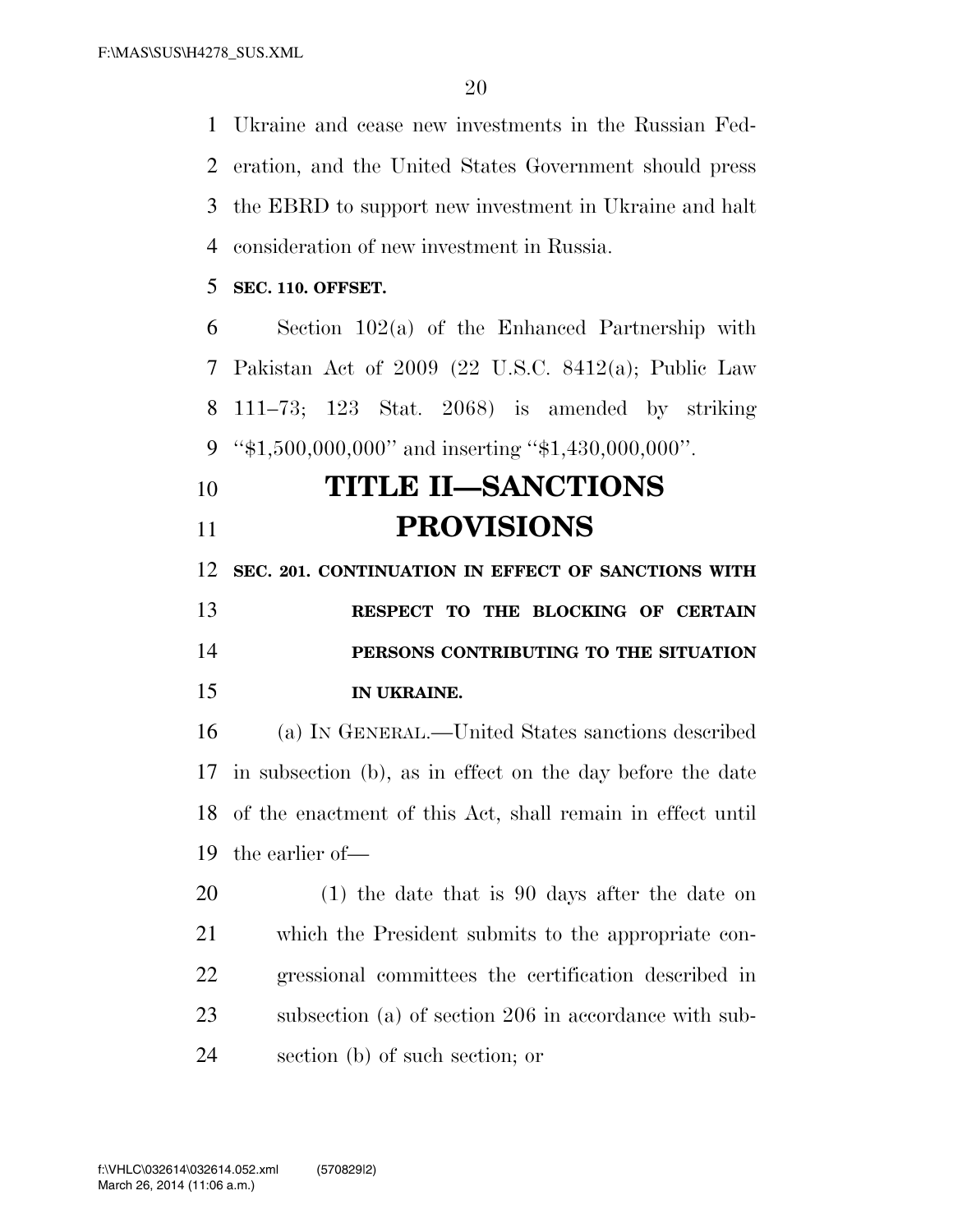| $\mathbf{1}$   | $(2)$ the date that is 30 days after any date sub-             |
|----------------|----------------------------------------------------------------|
| $\overline{2}$ | sequent to January 1, 2020, on which the President             |
| 3              | submits to the appropriate congressional committees            |
| $\overline{4}$ | in writing a determination that the termination of             |
| 5              | such sanctions imposed is in the vital national secu-          |
| 6              | rity interests of the United States.                           |
| 7              | (b) SANCTIONS DESCRIBED.—United States sanc-                   |
| 8              | tions described in this subsection are sanctions imposed       |
| 9              | under the following executive orders:                          |
| 10             | $(1)$ Executive Order 13660 (March 6, 2014; re-                |
| 11             | lating to blocking property of certain persons con-            |
| 12             | tributing to the situation in Ukraine).                        |
| 13             | $(2)$ Executive Order 13661 (March 16, 2014;                   |
| 14             | relating to blocking property of additional persons            |
| 15             | contributing to the situation in Ukraine).                     |
| 16             | (3) Executive Order 13662 (March 20, 2014;                     |
| 17             | relating to blocking property of additional persons            |
| 18             | contributing to the situation in Ukraine).                     |
| 19             | SEC. 202. IMPOSITION OF ADDITIONAL SANCTIONS ON PER-           |
| 20             | SONS RESPONSIBLE FOR VIOLENCE OR WHO                           |
| 21             | <b>UNDERMINE</b><br><b>INDEPENDENCE,</b><br><b>THE</b><br>SOV- |
| 22             | EREIGNTY, OR TERRITORIAL OR ECONOMIC                           |
| 23             | <b>INTEGRITY OF UKRAINE.</b>                                   |
| 24             | (a) STATEMENT OF POLICY.—It shall be the policy                |
| 25             | of the United States to impose sanctions with respect to       |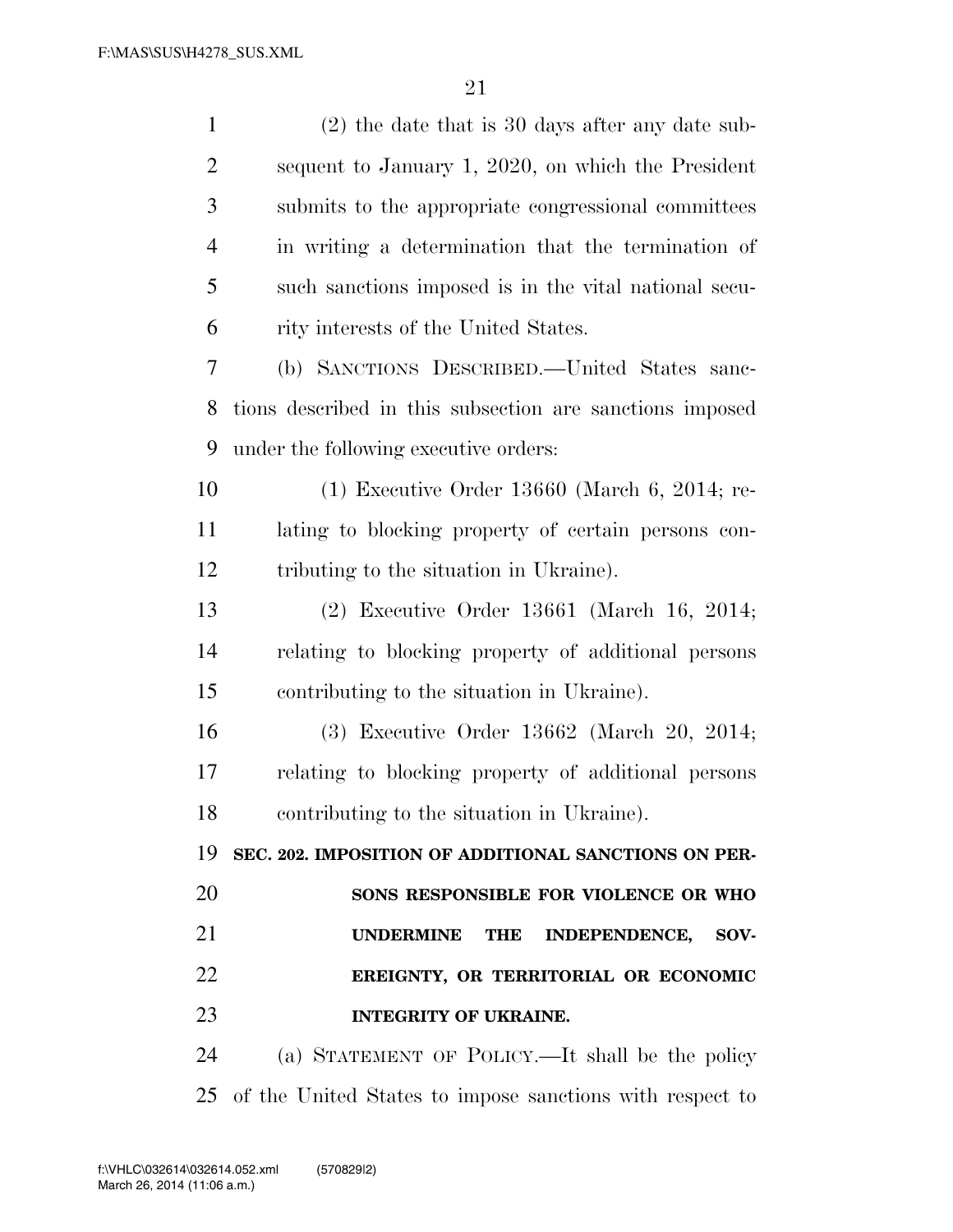those individuals within and outside of the Government of the Russian Federation whom the President determines wields significant influence over the formation and imple- mentation of Russian foreign policy, in particular with re- spect to the violation of Ukraine's sovereignty, democracy, and territorial integrity.

 (b) CRITERIA FOR IMPOSITION OF SANCTIONS.—A foreign person or an alien is subject to sanctions under subsection (c) in accordance with the provisions of such subsection if the foreign person or alien, on or after No-vember 21, 2013—

- (1) is knowingly responsible for or complicit in, or engaged in, directly or indirectly—
- (A) actions that significantly undermine democratic processes or institutions in Ukraine; (B) actions that significantly threaten the peace, security, stability, sovereignty, or terri-torial integrity of Ukraine;
- (C) acts of significant corruption in Ukraine, or the seizure or expropriation of sig- nificant economic assets from Ukraine, includ- ing the expropriation of private or state assets for personal gain, or the facilitation or transfer of the proceeds of such expropriation to foreign 25 jurisdictions; or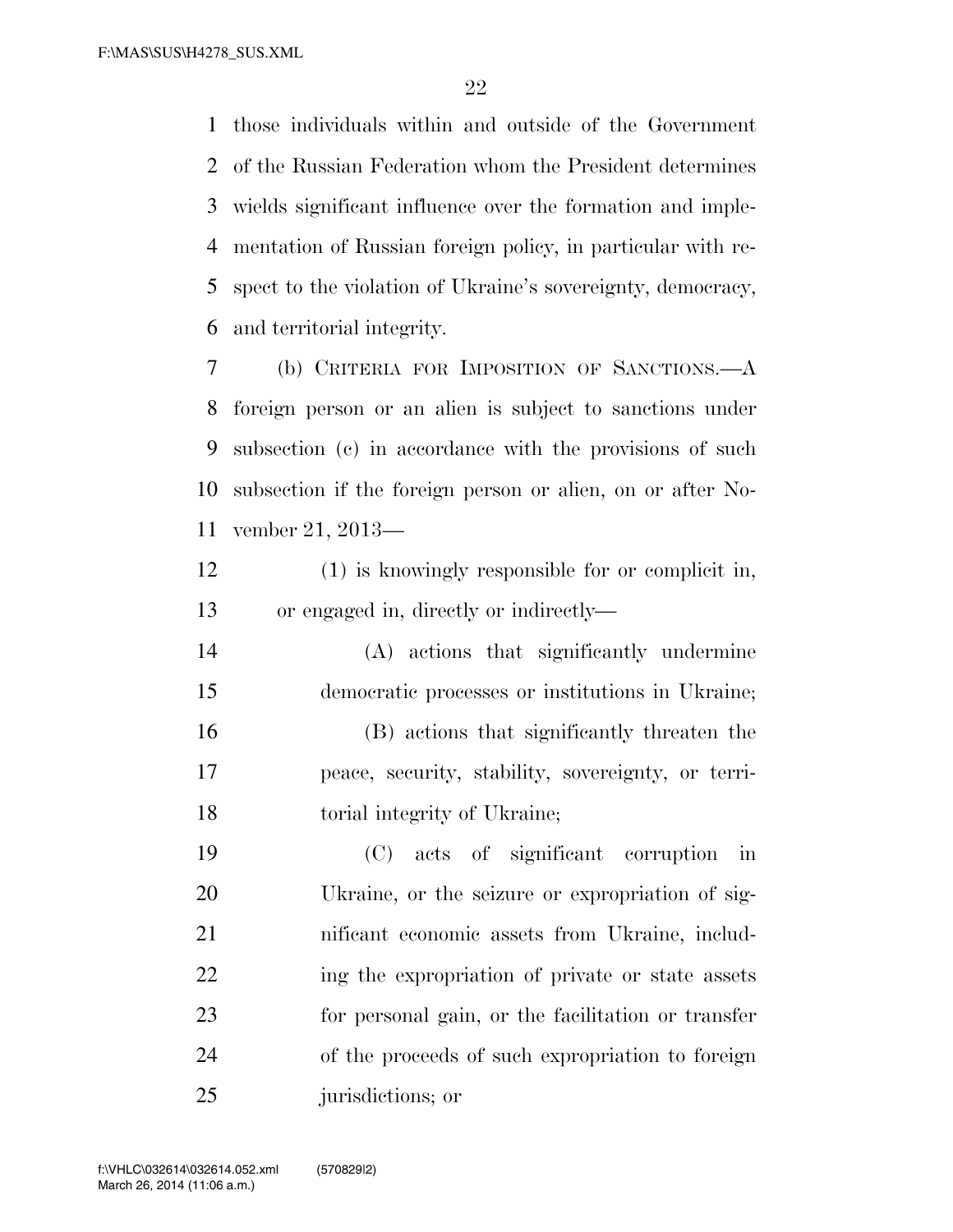| $\mathbf{1}$   | (D) the commission of serious human                          |
|----------------|--------------------------------------------------------------|
| $\overline{c}$ | rights abuses against citizens of Ukraine or citi-           |
| 3              | zens of the Russian Federation;                              |
| $\overline{4}$ | $(2)$ is a current or former senior foreign polit-           |
| 5              | ical figure of the Government of the Russian Fed-            |
| 6              | eration who has engaged in any activity described in         |
| 7              | paragraph $(1)$ ;                                            |
| 8              | (3) operates in the arms or related material sec-            |
| 9              | tor in the Russian Federation that has engaged in            |
| 10             | any activity described in paragraph $(1)$ ;                  |
| 11             | (4) is a current or former senior foreign polit-             |
| 12             | ical figure of an entity that has, or whose members          |
| 13             | have, knowingly engaged in any activity described in         |
| 14             | paragraph $(1)$ , $(2)$ , or $(3)$ or of an entity whose     |
| 15             | property and interests in property are blocked pur-          |
| 16             | suant to this section;                                       |
| 17             | (5) has knowingly materially assisted, spon-                 |
| 18             | sored, or provided financial, material, or techno-           |
| 19             | logical support for, or goods or services to or in sup-      |
| 20             | port of, any activity described in paragraph $(1)$ , $(2)$ , |
| 21             | or $(3)$ or of any person whose property and interests       |
| 22             | in property are blocked pursuant to this section; or         |
| 23             | $(6)$ is owned or controlled by, or has acted or             |
| 24             | purported to act for or on behalf of, directly or indi-      |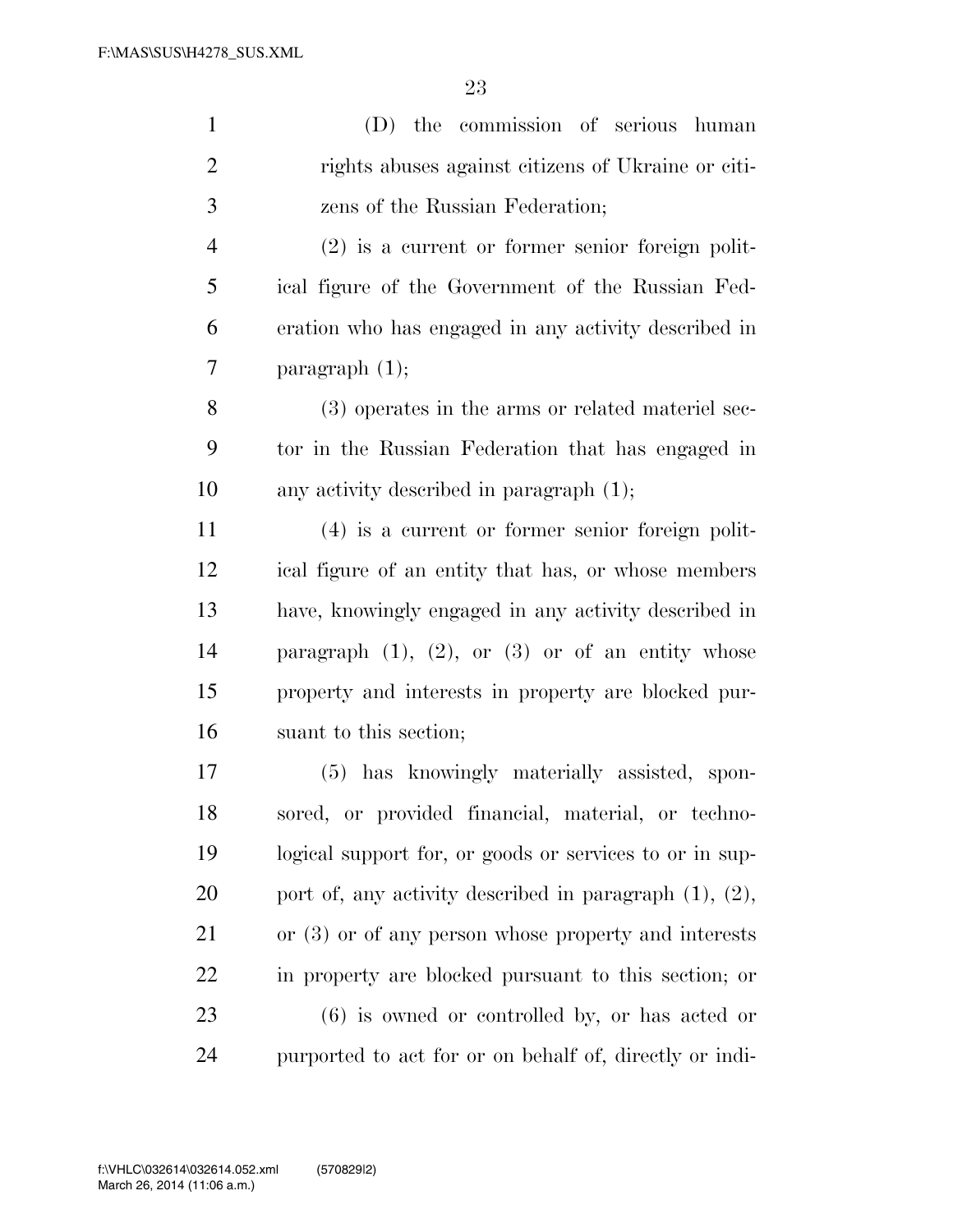| rectly, any person whose property and interests in |
|----------------------------------------------------|
| property are blocked pursuant to this section.     |

- (c) SANCTIONS DESCRIBED.—
- (1) IN GENERAL.—The sanctions described in this subsection are the following:

 (A) ASSET BLOCKING.—With respect to a foreign person who the President, acting through the Secretary of the Treasury and in consultation with the Secretary of State (or their designees), determines meets the require- ments described in subsection (b) (and, if the President determines such foreign person is a senior foreign political figure, such foreign per- son is not included in the classified annex of a report submitted to the appropriate congres-16 sional committees under subsection  $(e)(1)$ , the President, acting through the Secretary of the Treasury and in consultation with the Secretary of State (or their designees), shall to the extent necessary investigate, block during the pend- ency of an investigation, regulate, direct and compel, nullify, void, prevent or prohibit, any acquisition, holding, withholding, use, transfer, withdrawal, transportation, or exportation of, or dealing in, or exercising any right, power, or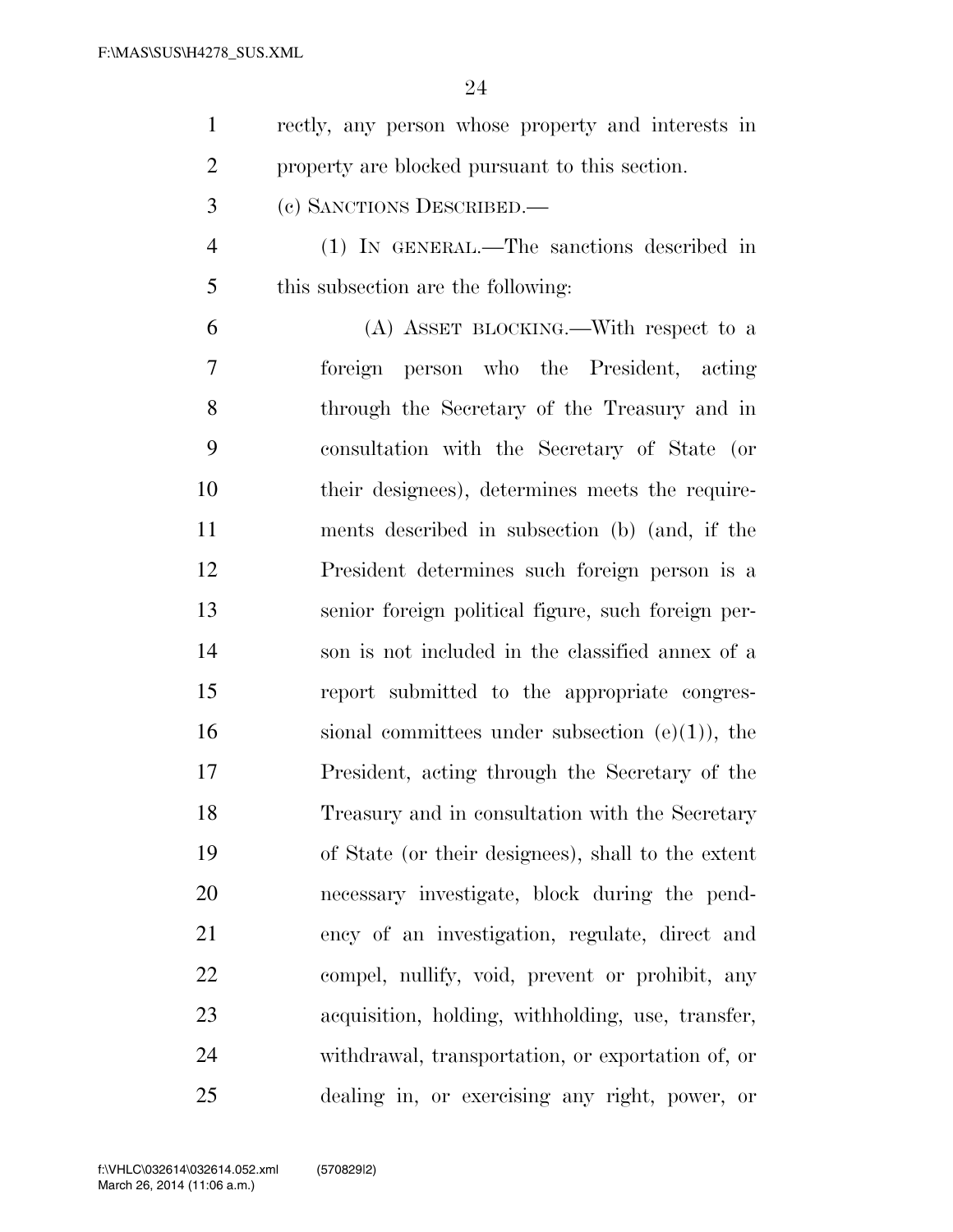| $\mathbf{1}$   | privilege with respect to, or transactions involv- |
|----------------|----------------------------------------------------|
| $\overline{2}$ | ing, any property or interests in property of      |
| 3              | such person to the extent such property or in-     |
| $\overline{4}$ | terests in property are subject to the jurisdic-   |
| 5              | tion of the United States, pursuant to the ap-     |
| 6              | plicable provisions of the International Emer-     |
| 7              | gency Economic Powers Act (50 U.S.C. 1701 et       |
| 8              | $seq.$ ).                                          |
| 9              | (B) ALIENS INELIGIBLE FOR VISAS, AD-               |
| 10             | MISSION, OR PAROLE.-                               |
| 11             | (i) VISAS, ADMISSION, OR PAROLE.—                  |
| 12             | An alien who the Secretary of State or the         |
| 13             | Secretary of Homeland Security (or a des-          |
| 14             | ignee of one of such Secretaries) knows, or        |
| 15             | has reason to believe, meets any of the cri-       |
| 16             | teria described in subsection (b) is—              |
| 17             | inadmissible to the United<br>(I)                  |
| 18             | States;                                            |
| 19             | (II) ineligible to receive a visa or               |
| 20             | other documentation to enter<br>the                |
| 21             | United States; and                                 |
| 22             | (III) otherwise ineligible to be                   |
| 23             | admitted or paroled into the United                |
| 24             | States or to receive any other benefit             |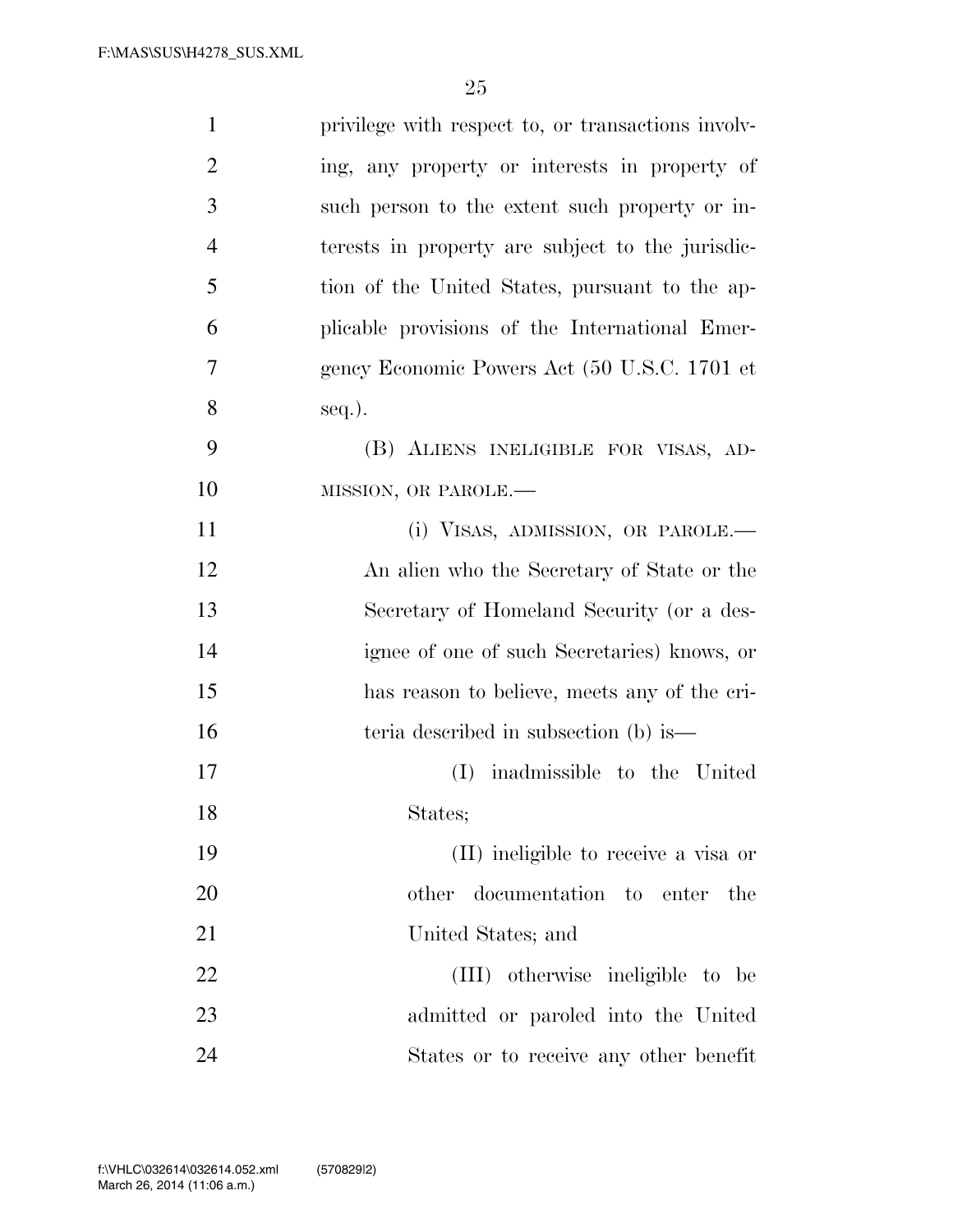| $\mathbf{1}$   | under the Immigration and Nation-                      |
|----------------|--------------------------------------------------------|
| $\overline{2}$ | ality Act (8 U.S.C. 1101 et seq.).                     |
| 3              | (ii) CURRENT VISAS REVOKED.—                           |
| $\overline{4}$ | (I) IN GENERAL.—The issuing                            |
| 5              | consular officer, the Secretary of                     |
| 6              | State, or the Secretary of Homeland                    |
| 7              | Security (or a designee of one of such                 |
| 8              | Secretaries) shall revoke any visa or                  |
| 9              | other entry documentation issued to                    |
| 10             | an alien who meets any of the criteria                 |
| 11             | described in subsection (b), regardless                |
| 12             | of when issued.                                        |
| 13             | (II) EFFECT OF REVOCATION.-                            |
| 14             | A revocation under subclause $(I)$ —                   |
| 15             | (aa) shall take effect imme-                           |
| 16             | diately; and                                           |
| 17             | (bb) shall automatically can-                          |
| 18             | cel any other valid visa or entry                      |
| 19             | documentation that is in<br>the                        |
| 20             | alien's possession.                                    |
| 21             | (2) PENALTIES.—A person that violates, at-             |
| 22             | tempts to violate, conspires to violate, or causes a   |
| 23             | violation of paragraph $(1)(A)$ or any regulation, li- |
| 24             | cense, or order issued to carry out paragraph $(1)(A)$ |
| 25             | shall be subject to the penalties set forth in sub-    |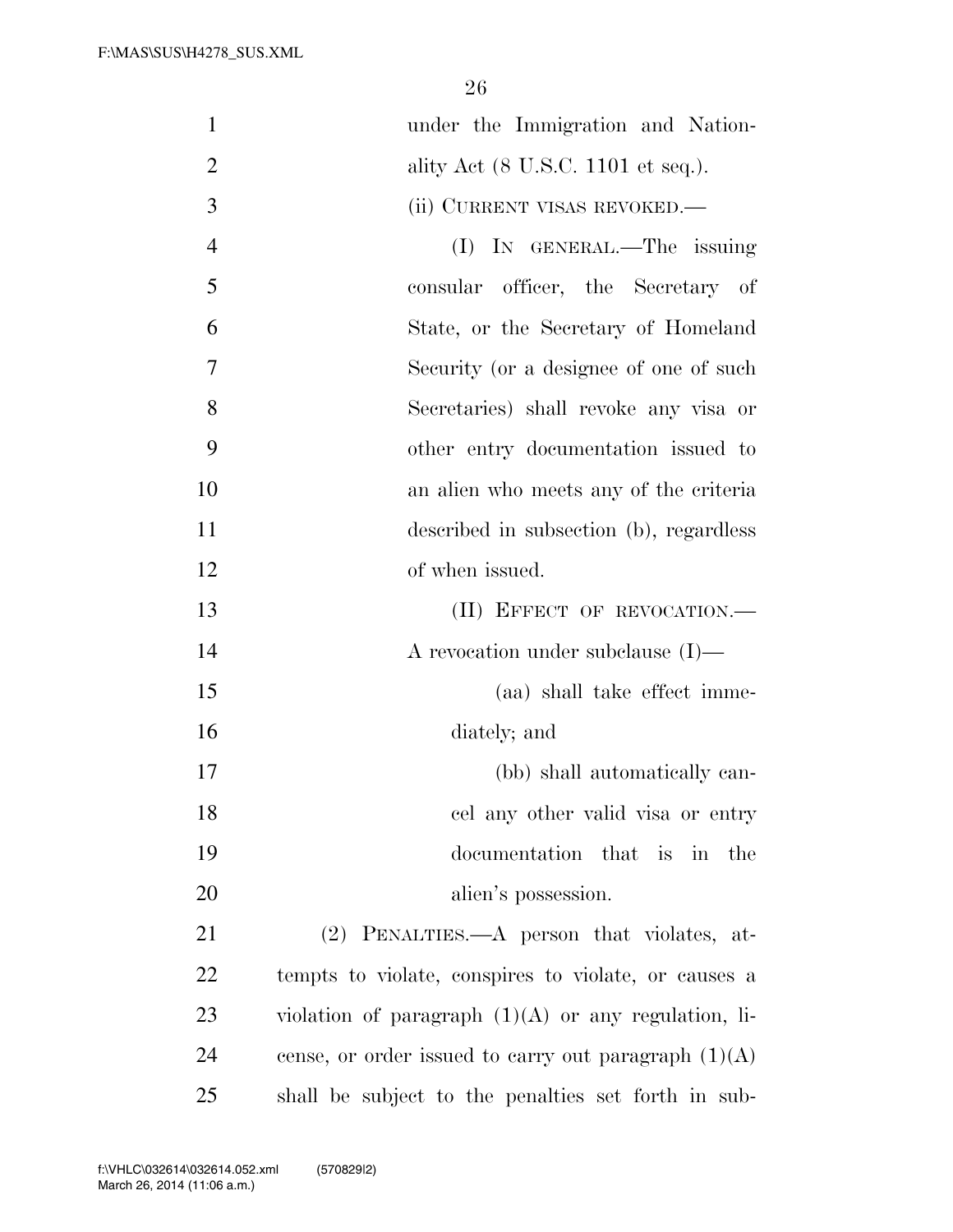sections (b) and (c) of section 206 of the Inter- national Emergency Economic Powers Act (50 U.S.C. 1705) to the same extent as a person that commits an unlawful act described in subsection (a) of that section. (3) REGULATORY AUTHORITY.—The President shall, not later than 90 days after the date of the enactment of this Act, promulgate regulations as necessary for the implementation of this section. (4) EXCEPTION TO COMPLY WITH UNITED NA- TIONS HEADQUARTERS AGREEMENT.—Sanctions under paragraph (1)(B) shall not apply to an alien if admitting the alien into the United States is nec- essary to permit the United States to comply with the Agreement regarding the Headquarters of the United Nations, signed at Lake Success June 26, 1947, and entered into force November 21, 1947, between the United Nations and the United States, or other applicable international obligations. (5) RULE OF CONSTRUCTION.—Nothing in this section shall be construed to limit the authority of the President to impose additional sanctions pursu- ant to the International Emergency Economic Pow-ers Act (50 U.S.C. 1701 et seq.), relevant executive

orders, regulations, or other provisions of law.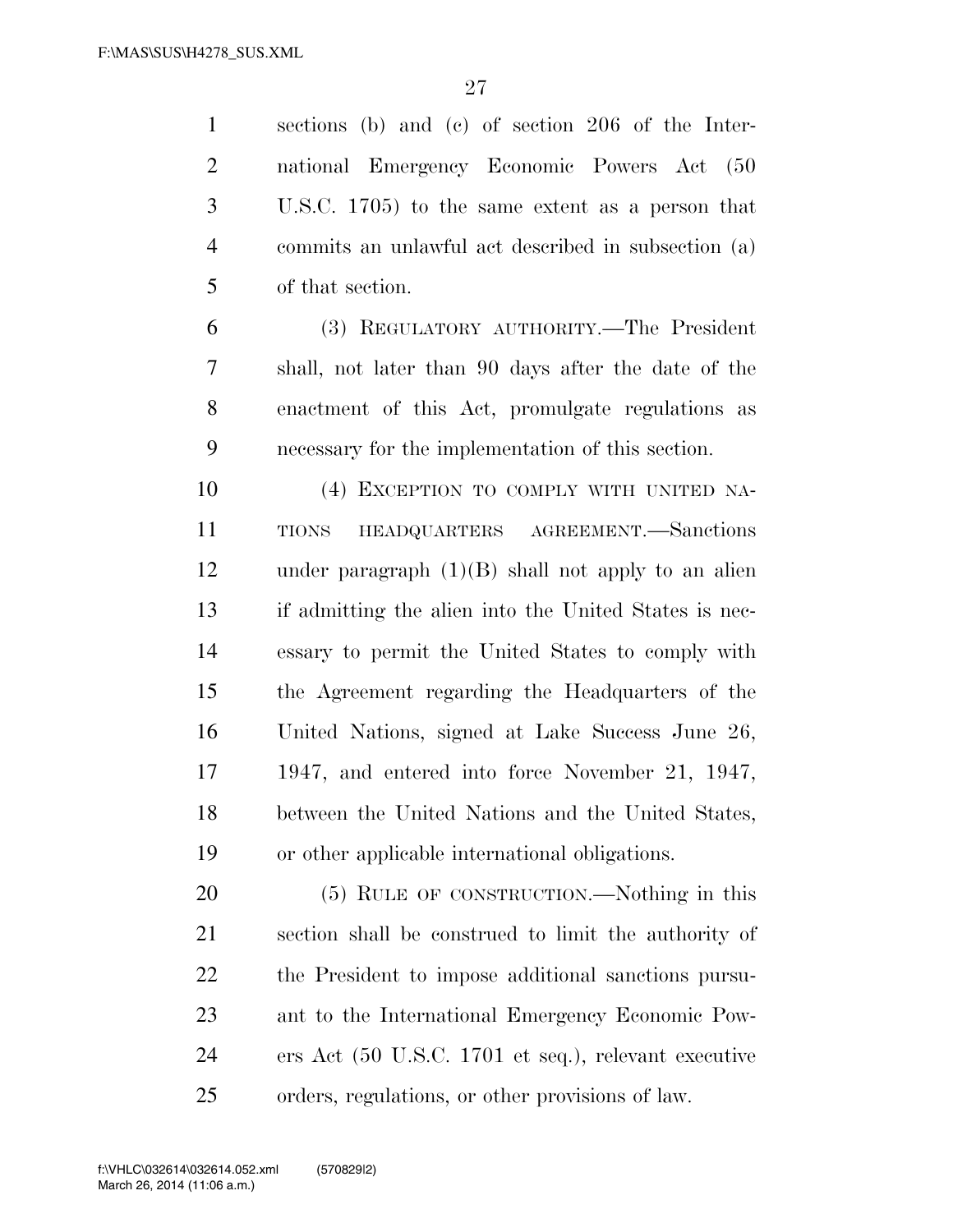| 1              | (d) WAIVER.—The President may waive the applica-         |
|----------------|----------------------------------------------------------|
| 2              | tion of sanctions under subsection (c) with respect to a |
| 3              | foreign person or alien if the President—                |
| $\overline{4}$ | (1) determines that such a waiver is vital to the        |
| 5              | national interest of the United States; and              |
| 6              | $(2)$ not less than 15 days after the waiver takes       |
| 7              | effect, submits to the appropriate congressional com-    |
| 8              | mittees a notice of the waiver and a justification for   |
| 9              | such waiver.                                             |
| 10             | (e) REPORT.—                                             |
| 11             | $(1)$ REPORT REQUIRED.—                                  |
| 12             | (A) IN GENERAL.—Not later than 30 days                   |
| 13             | after the date of the enactment of this Act, and         |
| 14             | at least once every 180 days thereafter for a pe-        |
| 15             | riod not to exceed 2 years, the Secretary of             |
| 16             | State, in consultation with the Secretary of the         |
| 17             | Treasury, shall submit to the appropriate con-           |
| 18             | gressional committees a detailed report with re-         |
| 19             | spect to senior foreign political figures of the         |
| 20             | Russian Federation that have been determined             |
| 21             | to have engaged in activities described in sub-          |
| 22             | section (b).                                             |
| 23             | (B) FORM.—The report required by sub-                    |
| 24             | paragraph (A) shall be submitted in unclassi-            |

fied form but may contain a classified annex.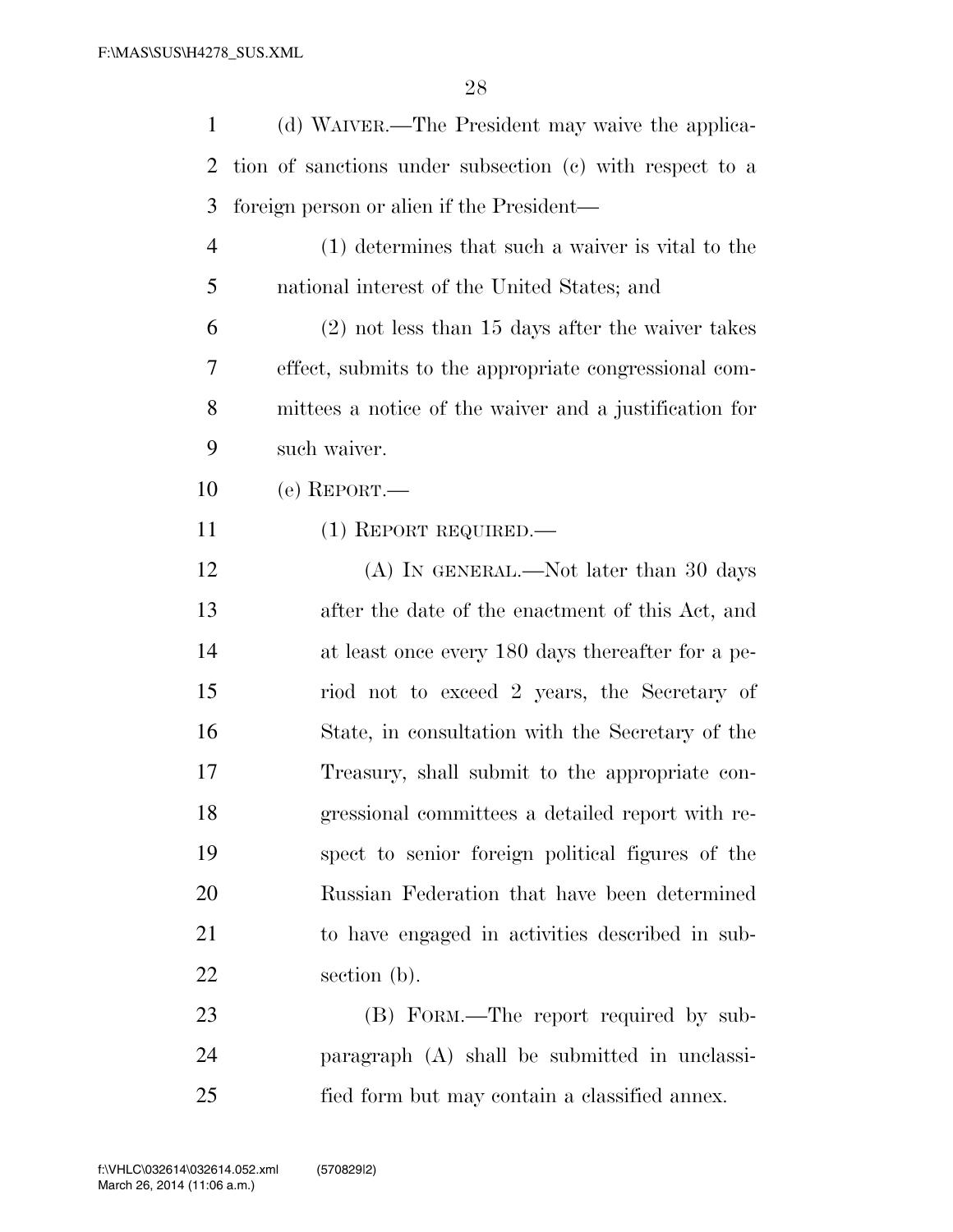(2) REQUESTS BY CHAIRPERSON AND RANKING 2 MEMBER OF APPROPRIATE CONGRESSIONAL COMMIT-TEES.—

 (A) IN GENERAL.—Not later than 120 days after receiving a written request from the chairperson and ranking member of one of the appropriate congressional committees with re- spect to whether a senior foreign political figure of the Russian Federation is responsible for en- gaging in activities described in subsection (b), the President shall submit a response to the chairperson and ranking member of the com- mittee which made the request with respect to the status of the person.

 (B) FORM.—The President may submit a response required by subparagraph (A) in clas- sified form if the President determines that it is necessary for the national security interests of the United States to do so.

(f) DEFINITIONS.—In this section:

 (1) ADMITTED.—The term ''admitted'' has the 22 meaning given such term in section  $101(a)(13)(A)$  of the Immigration and Nationality Act (8 U.S.C.  $1101(a)(13)(A)$ .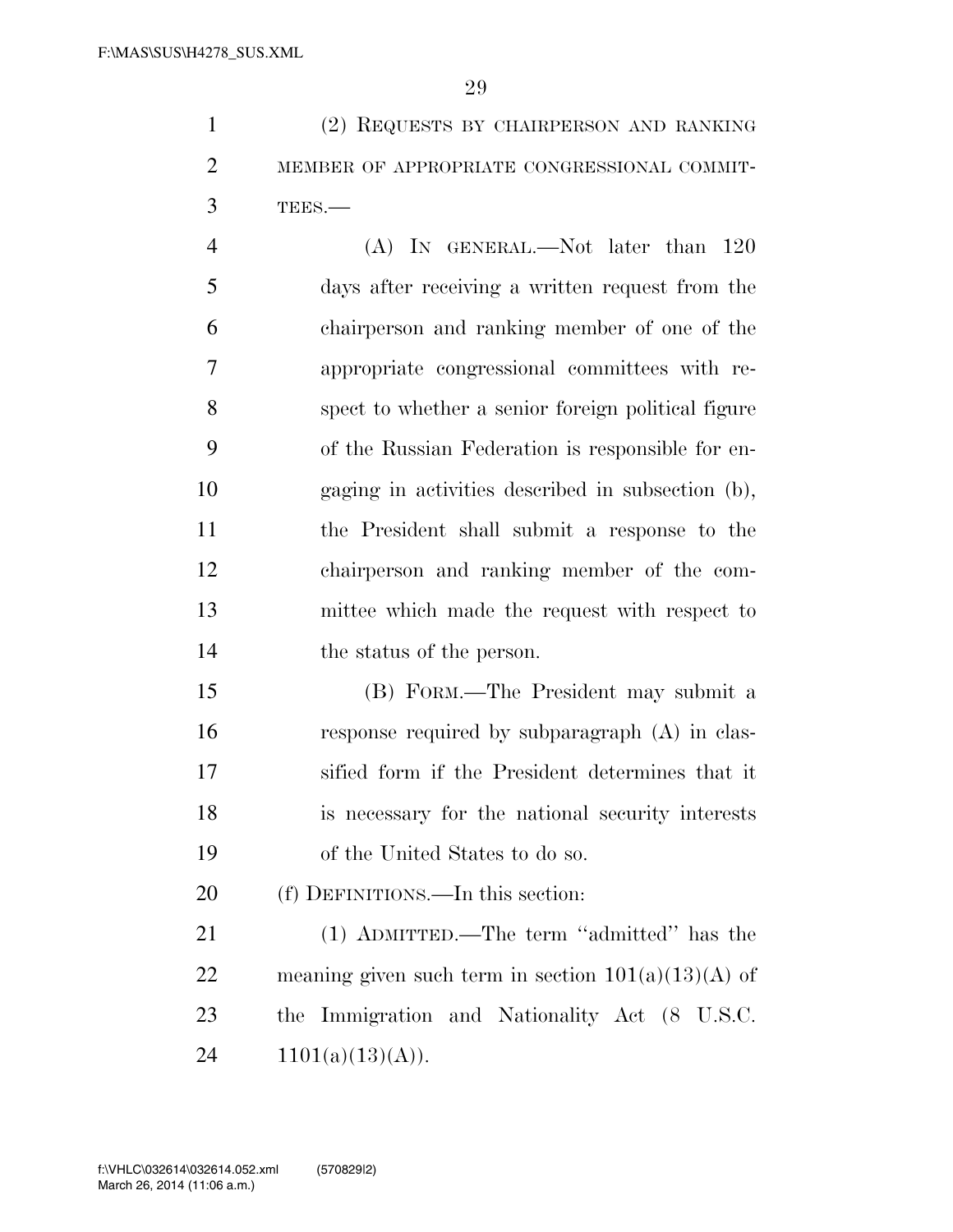| $\mathbf{1}$   | $(2)$ ALIEN.—The term "alien" has the meaning                  |
|----------------|----------------------------------------------------------------|
| $\overline{2}$ | given such term in section $101(a)(3)$ of the Immi-            |
| 3              | gration and Nationality Act $(8 \text{ U.S.C. } 1101(a)(3))$ . |
| $\overline{4}$ | (3) FINANCIAL INSTITUTION.—The term "fi-                       |
| 5              | nancial institution" has the meaning given that term           |
| 6              | in section 5312 of title 31, United States Code.               |
| $\tau$         | (4) FOREIGN PERSON.—The term "foreign per-                     |
| 8              | son" means—                                                    |
| 9              | (A) an individual who is not a United                          |
| 10             | States person;                                                 |
| 11             | (B) a corporation, partnership, or other                       |
| 12             | nongovernmental entity which is not a United                   |
| 13             | States person; or                                              |
| 14             | (C) any representative, agent or instru-                       |
| 15             | mentality of, or an individual working on behalf               |
| 16             | of a foreign government.                                       |
| 17             | (5) PAROLED.—The term "paroled" means pa-                      |
| 18             | roled into the United States under section $212(d)(5)$         |
| 19             | of the Immigration and Nationality Act (8 U.S.C.               |
| 20             | $1182(d)(5)$ ).                                                |
| 21             | UNITED STATES PERSON.—The<br>(6)<br>term                       |
| 22             | "United States person" means-                                  |
| 23             | (A) a United States citizen or an alien law-                   |
| 24             | fully admitted for permanent residence to the                  |
| 25             | United States; or                                              |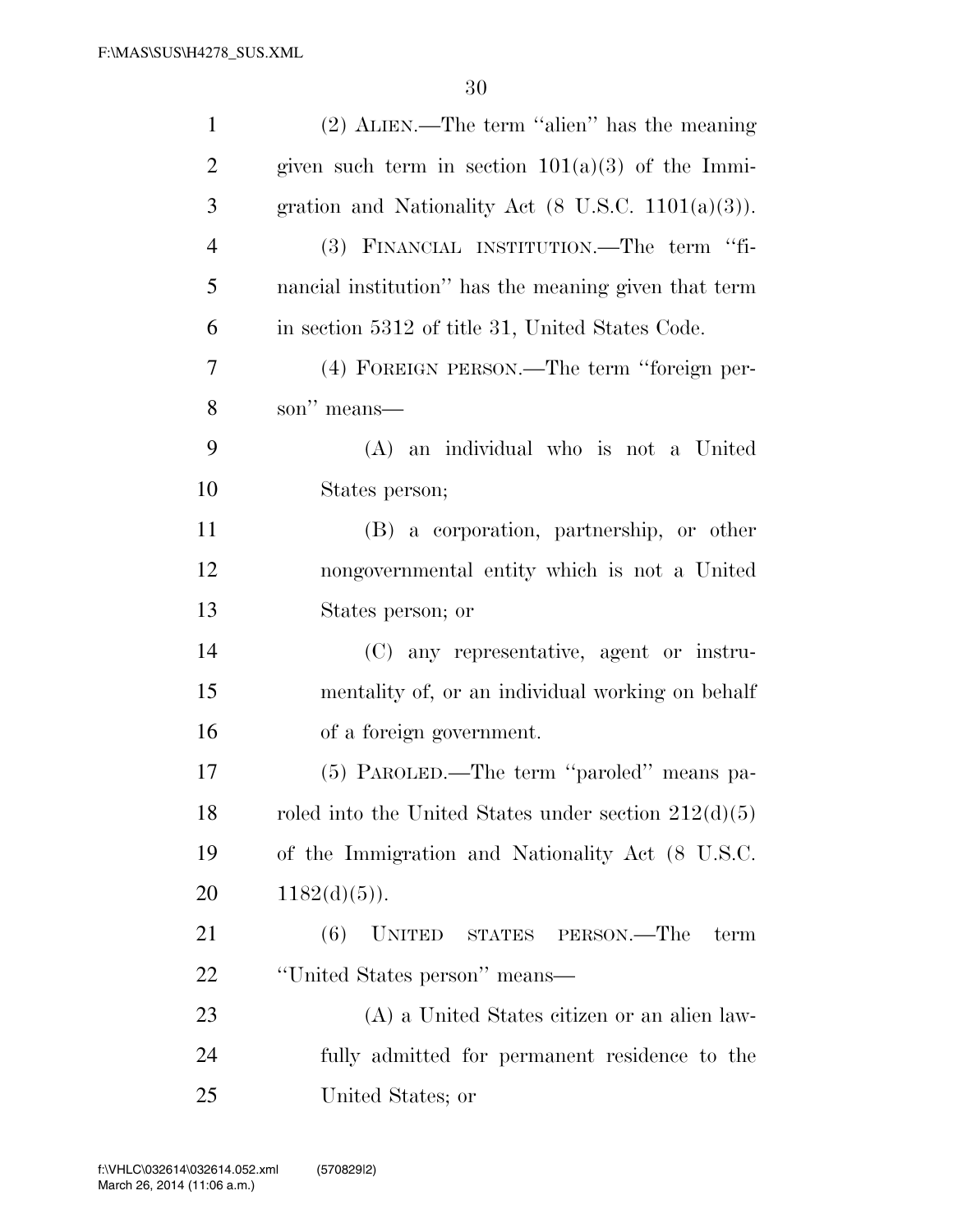(B) an entity organized under the laws of the United States or of any jurisdiction within the United States, including a foreign branch of such an entity.

 (g) TERMINATION.—This section and any sanction imposed by this section shall remain in effect until the earlier of—

 (1) the date that is 90 days after the date on which the President submits to the appropriate con- gressional committees the certification described in subsection (a) of section 206 in accordance with sub-section (b) of such section; or

 (2) the date that is 30 days after any date sub- sequent to January 1, 2020, on which the President submits to the appropriate congressional committees in writing a determination that the termination of this section and the sanctions imposed by this sec- tion is in the vital national security interests of the United States.

 **SEC. 203. IMPOSITION OF ADDITIONAL SANCTIONS ON PER- SONS COMPLICIT IN OR RESPONSIBLE FOR SIGNIFICANT CORRUPTION IN THE RUSSIAN FEDERATION.** 

(a) FINDINGS.—Congress finds the following: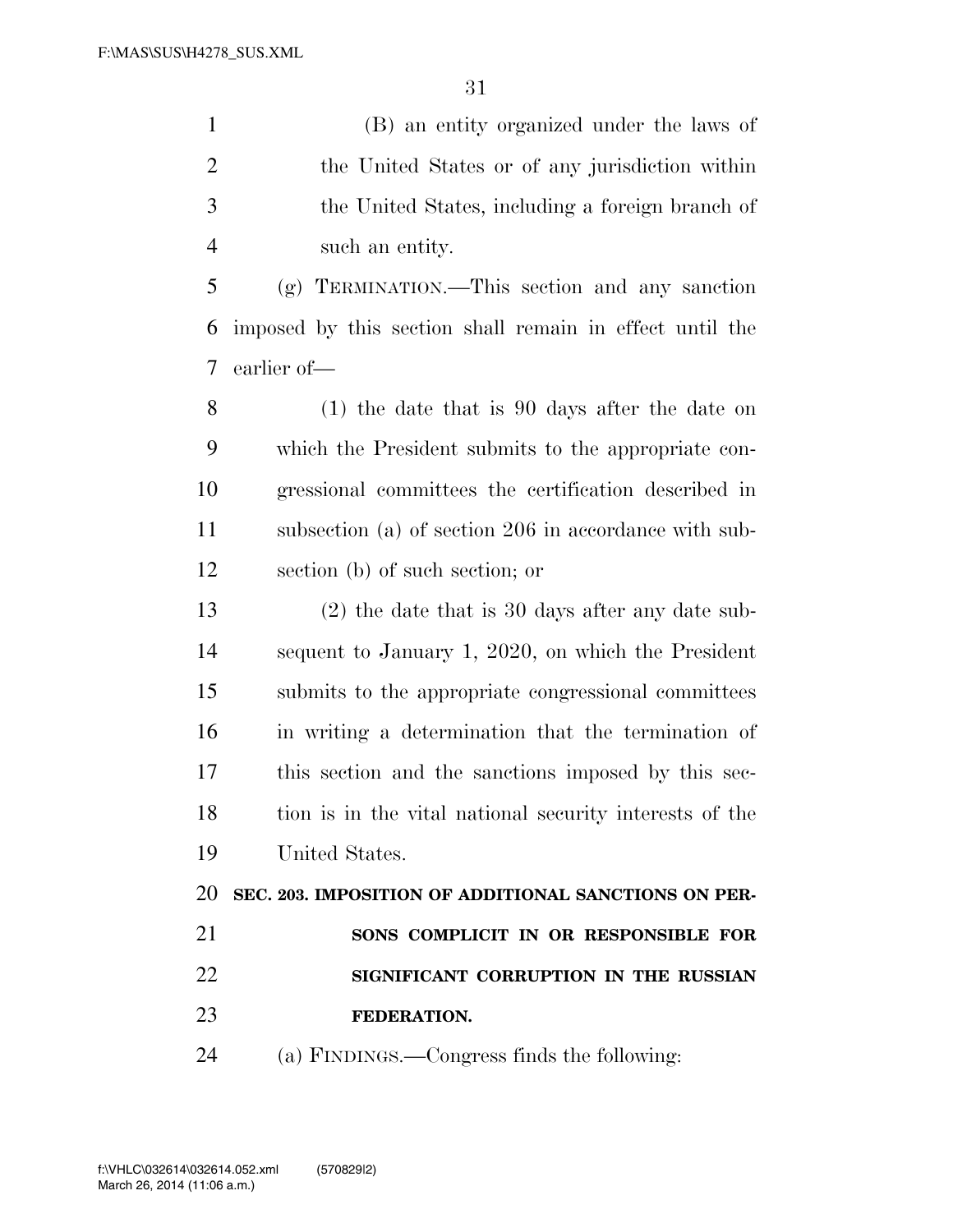(1) On March 20, 2014, the Department of the Treasury designated four individuals and one finan- cial institution for acting for or on behalf of or ma- terially assisting, sponsoring, or providing financial, material, or technological support for, or goods or services to or in support of, a senior official of the Government of the Russian Federation.

 (2) Widespread corruption at senior levels of the Government of the Russian Federation, in com- bination with the suppression of political freedoms and the concentration of enormous wealth in the hands of individuals exercising extensive influence over government policy, has contributed to the estab- lishment of an authoritarian system that does not respect the rights of the Russian people.

(b) AUTHORITY FOR IMPOSITION OF SANCTIONS.—

 (1) ASSET BLOCKING.—The President, acting through the Secretary of the Treasury and in con- sultation with the Secretary of State (or their des- ignees), is authorized to impose sanctions described 21 in paragraph  $(1)(A)$  of section  $202(e)$  in accordance with the provisions of such section against a foreign person if the foreign person is a senior foreign polit- ical figure or a close associate of such senior foreign political figure with respect to whom the President,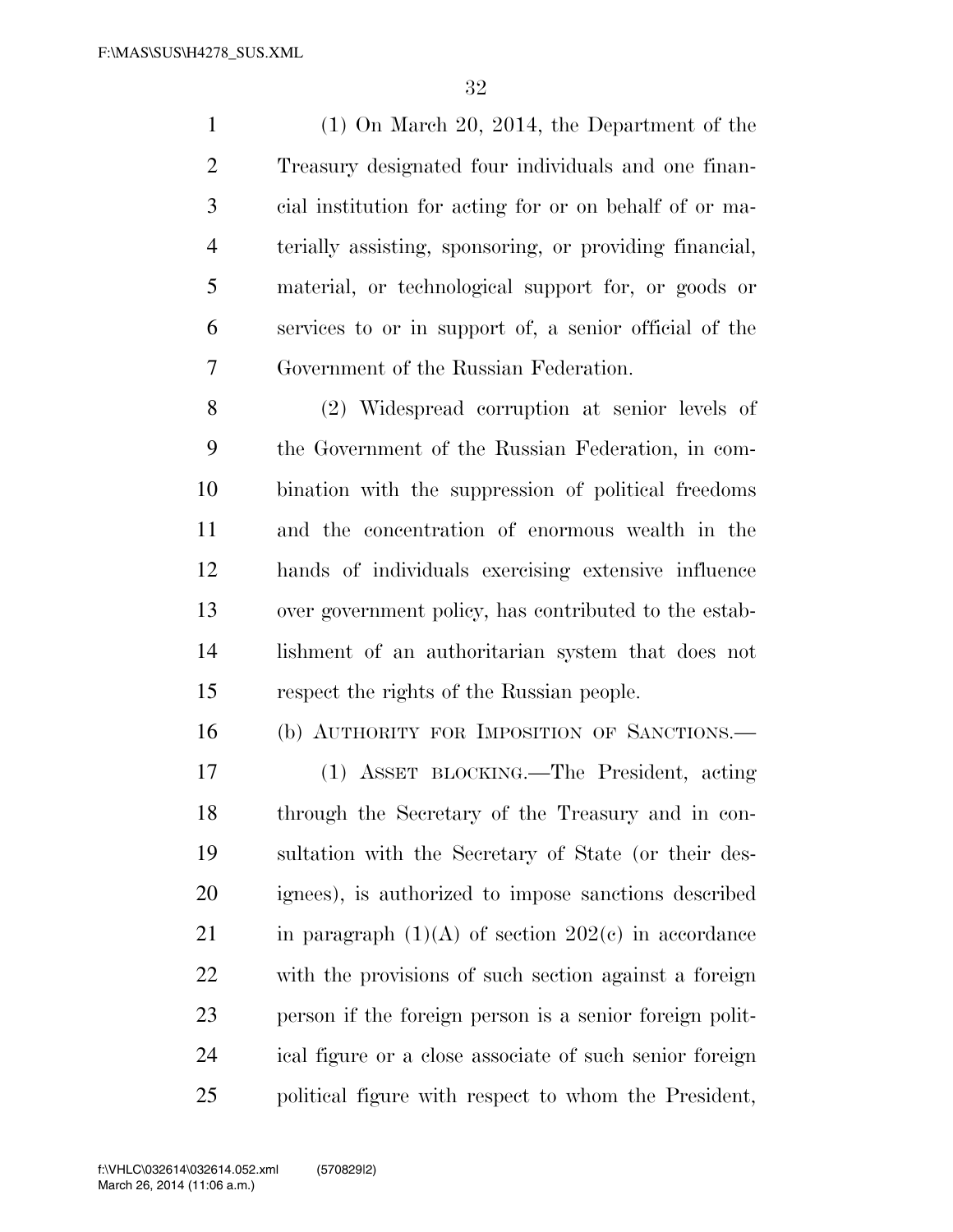acting through the Secretary of the Treasury and in consultation with the Secretary of State (or their designees), determines meets one or more of the cri-teria described in subsection (c).

 (2) ALIENS INELIGIBLE FOR VISAS, ADMISSION, OR PAROLE.—The Secretary of State or the Sec- retary of Homeland Security (or a designee of one of such Secretaries) is authorized to impose sanc- tions described in paragraph (1)(B) of section 202(c) in accordance with the provisions of such sec- tion against an alien if the alien is a senior foreign political figure or a close associate of such senior foreign political figure with respect to whom the Sec- retary of State or the Secretary of Homeland Secu- rity (or a designee of one of such Secretaries) knows, or has reason to believe, meets one or more of the criteria described in subsection (c).

 (c) CRITERIA FOR IMPOSITION OF SANCTIONS.—The criteria described in this subsection are the following:

 (1) The foreign person or alien is responsible for, or complicit in, or responsible for ordering, con- trolling, or otherwise directing, acts of significant corruption in the Russian Federation, including the expropriation of private or public assets for personal gain, corruption related to government contracts or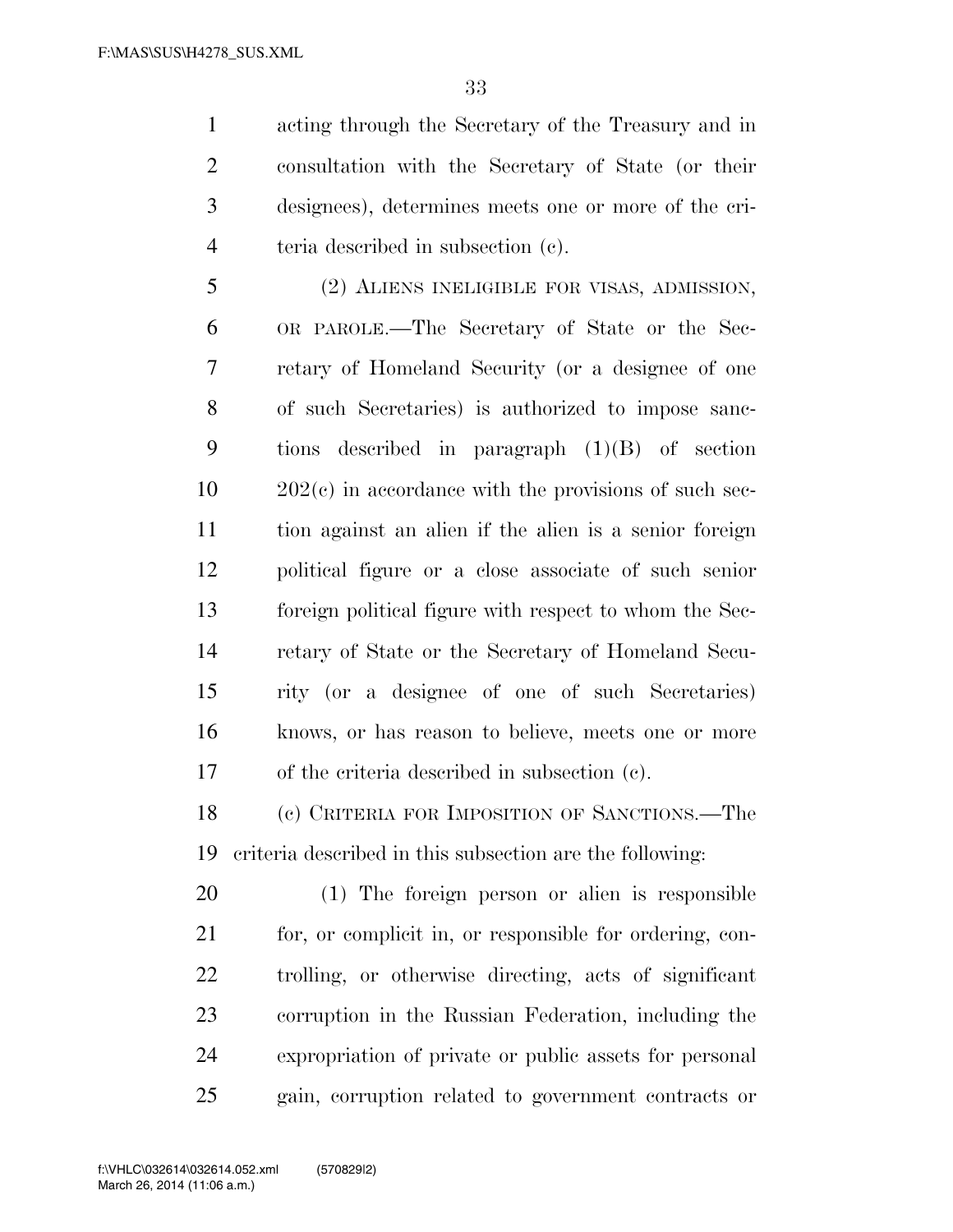the extraction of natural resources, bribery, or the facilitation or transfer of the proceeds of corruption to foreign jurisdictions.

 (2) The foreign person or alien has materially assisted, sponsored, or provided financial, material, or technological support for, or goods or services in support of, an act described in paragraph (1).

 (d) WAIVER.—The waiver provisions of subsection (d) of section 202 shall apply with respect to this section and any sanction imposed by this section to the same ex- tent and in the same manner as such waiver provisions apply to section 202 and any sanction imposed by such section.

 (e) DEFINITIONS.—In this section, the terms ''for- eign person'' and ''alien'' have the meanings given such terms in section 202(f).

### **SEC. 204. REPORT ON CERTAIN FOREIGN FINANCIAL INSTI-**

### **TUTIONS.**

(a) FINDINGS.—Congress finds the following:

 (1) On February 26, 2014, the Department of the Treasury's Financial Crimes Enforcement Net- work advised United States financial institutions of their responsibility to take reasonable, risk-based steps regarding the potential suspicious movement of assets related to Viktor Yanukovych departing Kyiv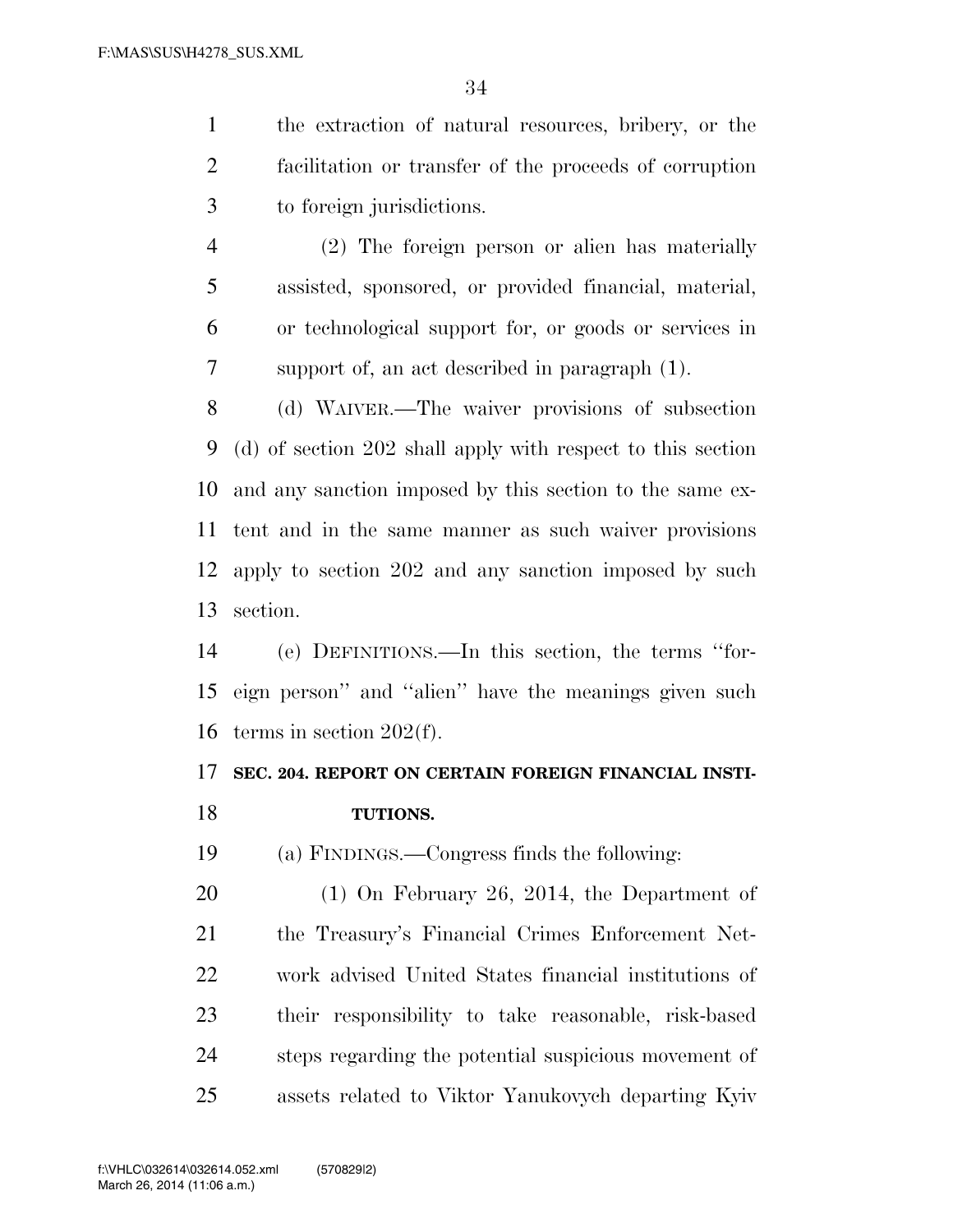and abdicating his responsibilities and other senior officials resigning from their positions or departing Kyiv.

 (2) United States financial institutions are re- quired to apply enhanced scrutiny to private banking accounts held by or on behalf of senior foreign polit- ical figures and to monitor transactions that could potentially represent misappropriated or diverted state assets, the proceeds of bribery or other illegal payments, or other public corruption proceeds.

 (3) On March 3, 2014, the Government of Ukraine announced that it had initiated criminal proceedings against a number of former Ukrainian officials or close associates of former Ukrainian offi-cials.

 (4) On March 5, 2014, the European Union, based on information from Ukraine's Prosecutor General, issued a Council Regulation requiring the European Union to freeze the funds and economic resources of various former Ukrainian officials and 21 their close associates.

 (5) The Government of Canada has taken simi-lar action against the same individuals.

 (6) The measures being taken against these former Ukrainian officials and their close associates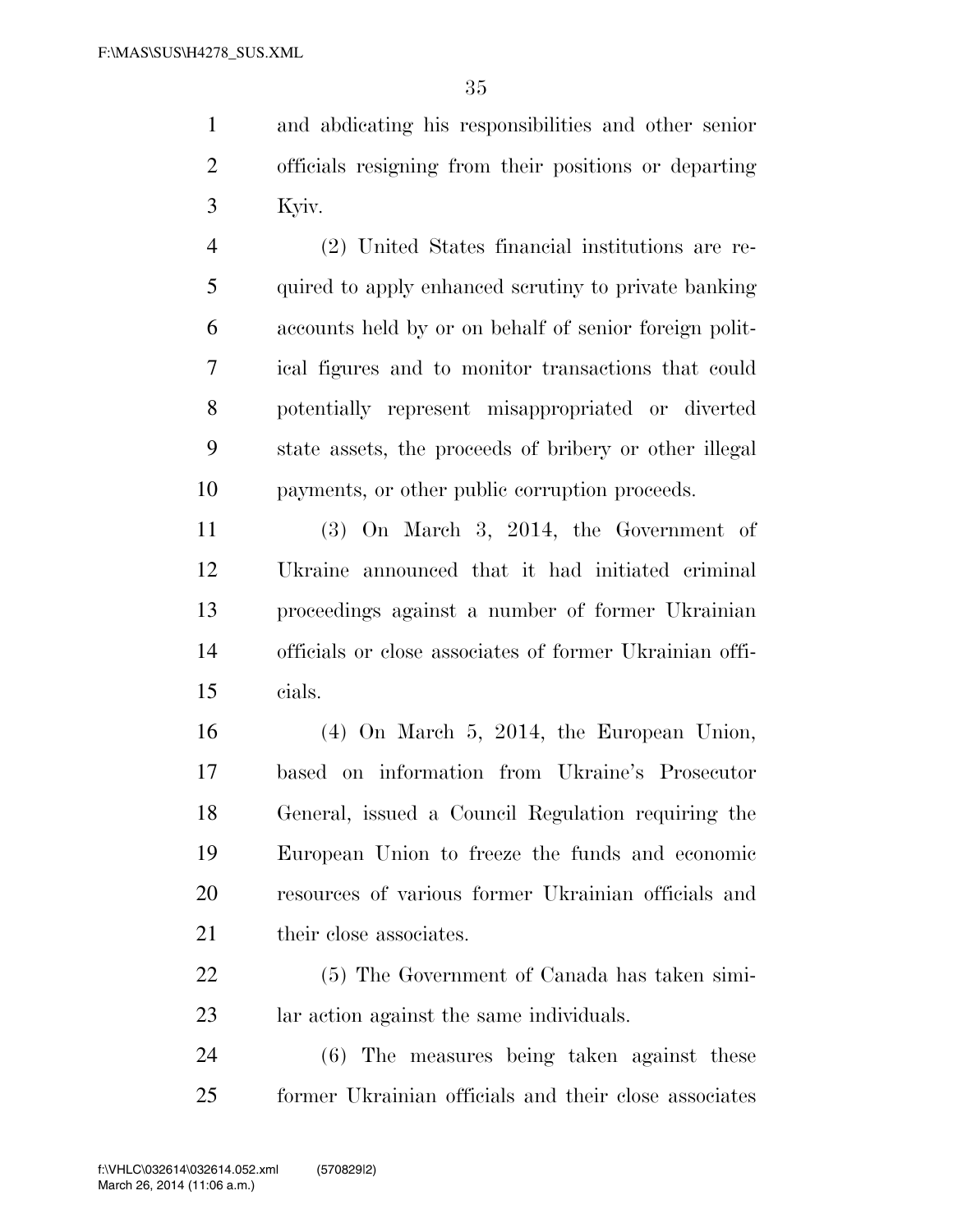increase the risk that they will seek to move their assets in a deceptive fashion.

 (7) Foreign financial institutions should apply similar, enhanced due-diligence and reporting re-quirements.

 (8) The United States has a strong interest in seeing the international financial system protected from illicit financial activity, including money laun- dering, terrorism and proliferation financing, transnational organized crime, and the misappro- priation of state assets, and international sanctions evasion, among others.

 (9) The Department of the Treasury possesses a range of authorities to insulate the United States financial system from entities or jurisdictions that pose an illicit financing risk.

 (b) STATEMENT OF POLICY.—It shall be the policy of the United States to use all of its regulatory and statu- tory authorities to closely scrutinize all foreign financial institutions, including those in the Russian Federation, that may be complicit in enabling foreign persons and transnational criminal enterprises to evade or otherwise circumvent United States and international sanctions, launder the proceeds of criminal activity, finance acts of terrorism and the proliferation of weapons of mass de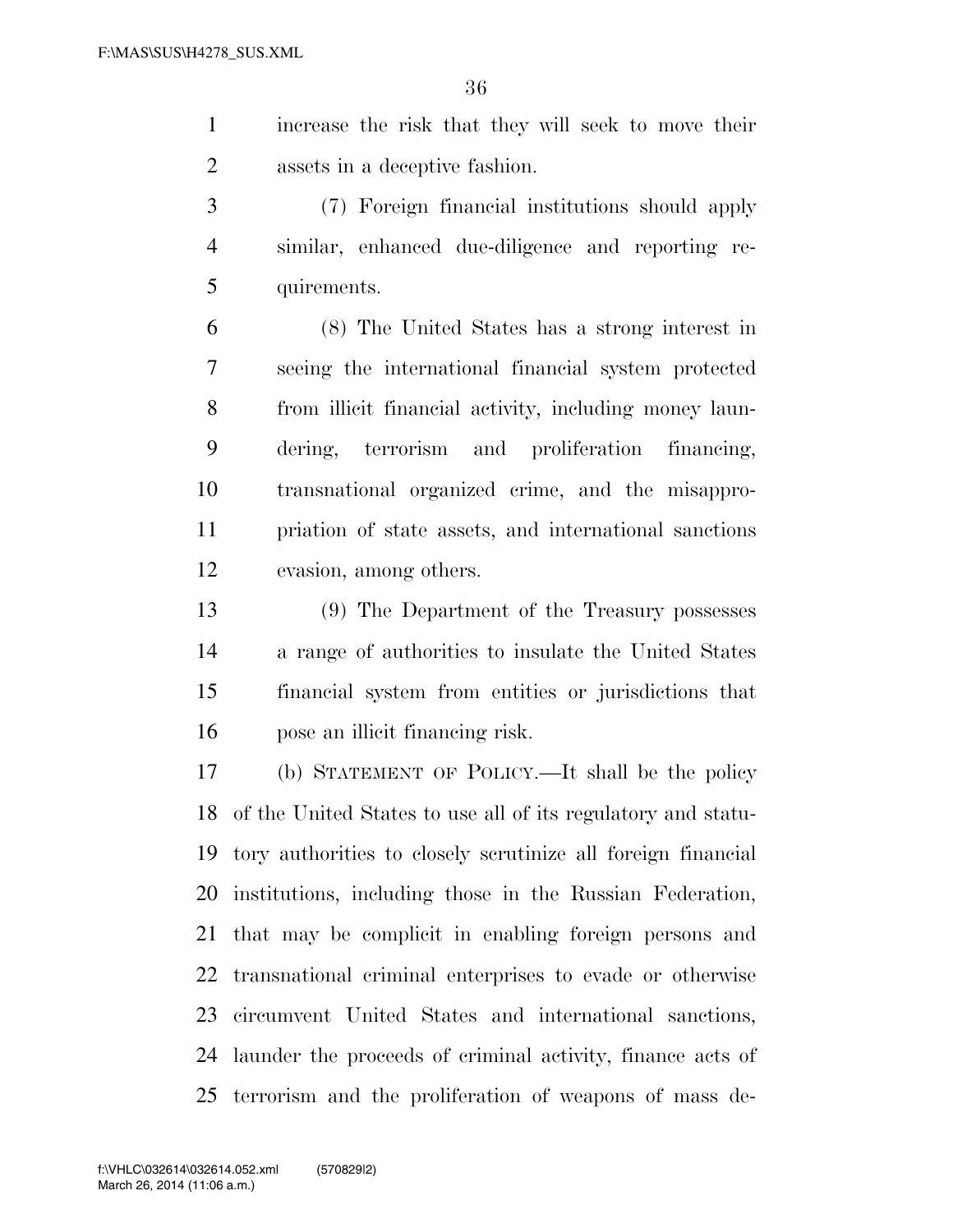struction, or any other illicit activity that presents risks and vulnerabilities to the United States financial system. (c) REPORT.—

- (1) IN GENERAL.—Not later than 30 days after 5 the date of the enactment of this Act, and every 180 days thereafter for a period not to exceed 2 years, the Secretary of State and the Secretary of the Treasury shall jointly submit to the appropriate con-gressional committees a report on—
- (A) foreign financial institutions that are in direct control of Government of Ukraine state-owned or controlled assets in a manner determined by the Secretary of State and the Secretary of the Treasury to be contrary to the interests of the Government of Ukraine;
- (B) foreign financial institutions deter- mined by the Secretary of State and the Sec- retary of the Treasury to be complicit in illicit financial activity, including money laundering, terrorism and proliferation financing, transnational organized crime, or misappropria-22 tion of state assets, that are—
- (i) organized under the laws of the Russian Federation; or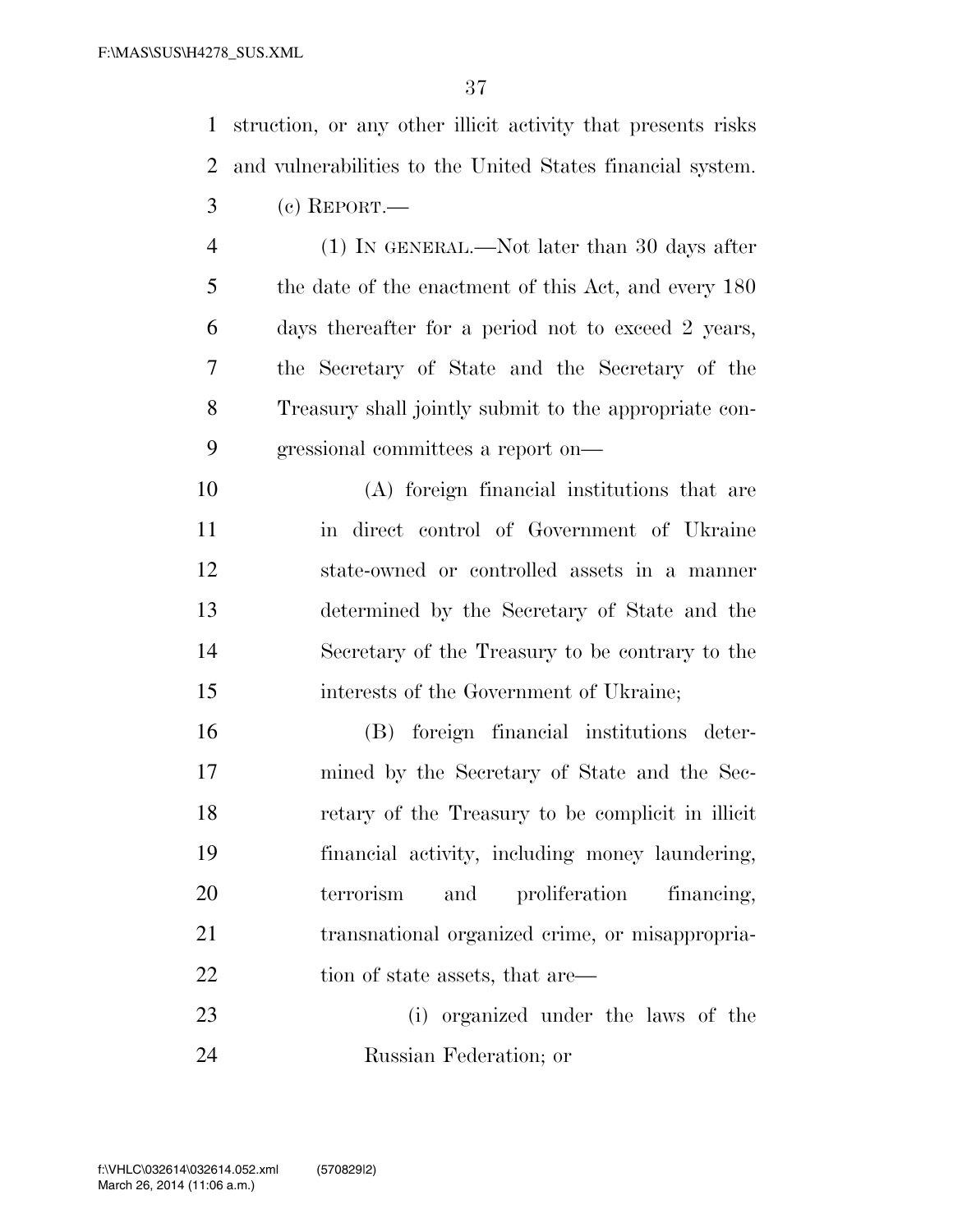| $\mathbf{1}$   | (ii) owned or controlled by a foreign                      |
|----------------|------------------------------------------------------------|
| $\overline{2}$ | person described in section $202(b)$ ; and                 |
| 3              | (C) foreign financial institutions that are                |
| $\overline{4}$ | directly or indirectly assisting or otherwise aid-         |
| 5              | ing the violation of Ukrainian sovereignty, inde-          |
| 6              | pendence, and territorial integrity, including the         |
| 7              | Crimea.                                                    |
| 8              | (2) FORM.—The report required to be sub-                   |
| 9              | mitted under this subsection shall be submitted in         |
| 10             | an unclassified form, to the extent appropriate, but       |
| 11             | may include a classified annex.                            |
|                |                                                            |
| 12             | SEC. 205. SENSE OF CONGRESS ON HUMAN RIGHTS IN THE         |
| 13             | <b>RUSSIAN FEDERATION.</b>                                 |
| 14             | It is the sense of Congress that the President should      |
| 15             | greatly expand the list of 18 Russian officials and others |
| 16             | published on April 12, 2013, who were engaged in actions   |
| 17             | described in section 404 of the Sergei Magnitsky Rule of   |
| 18             | Law Accountability Act of 2012 (title IV of Public Law     |
| 19             | 112-208; 22 U.S.C. 5811) regarding the death of Sergei     |
| 20             | Magnitsky, illegal activity by officials of the Government |
| 21             | of the Russian Federation, or violations of human rights   |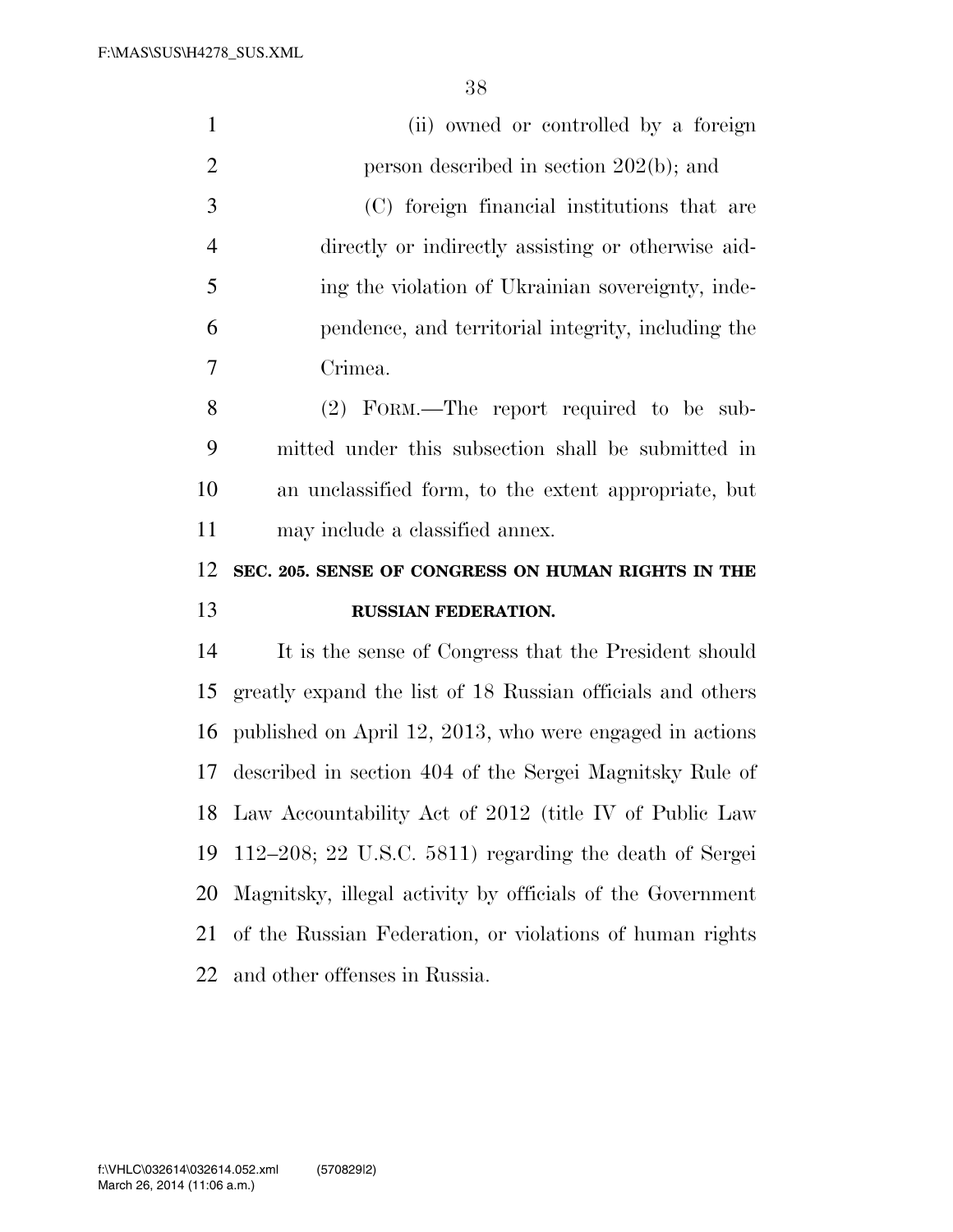## **SEC. 206. CERTIFICATION DESCRIBED AND SUBMISSION TO CONGRESS.**

 (a) IN GENERAL.—A certification described in this section is a certification of the President to Congress that Ukrainian sovereignty, independence, and territorial integ- rity is not being violated by the Russian Federation or any other state actor.

(b) SUBMISSION TO CONGRESS.—

 (1) IN GENERAL.—The President shall submit the certification described in subsection (a) to the appropriate congressional committees in writing and shall include a justification for the certification.

 (2) FORM OF CERTIFICATION.—The certifi- cation described in subsection (a) shall be submitted in unclassified form but may contain a classified annex.

**SEC. 207. SENSE OF CONGRESS ON SUSPENSION OF ALL AC-**

**TIVITIES AND MEETINGS OF THE NATO-RUS-**

**SIA COUNCIL.** 

 It is the sense of Congress that the United States should work to temporarily suspend all activities and meetings of the NATO-Russia Council.

### **SEC. 208. DEFINITIONS.**

In this title: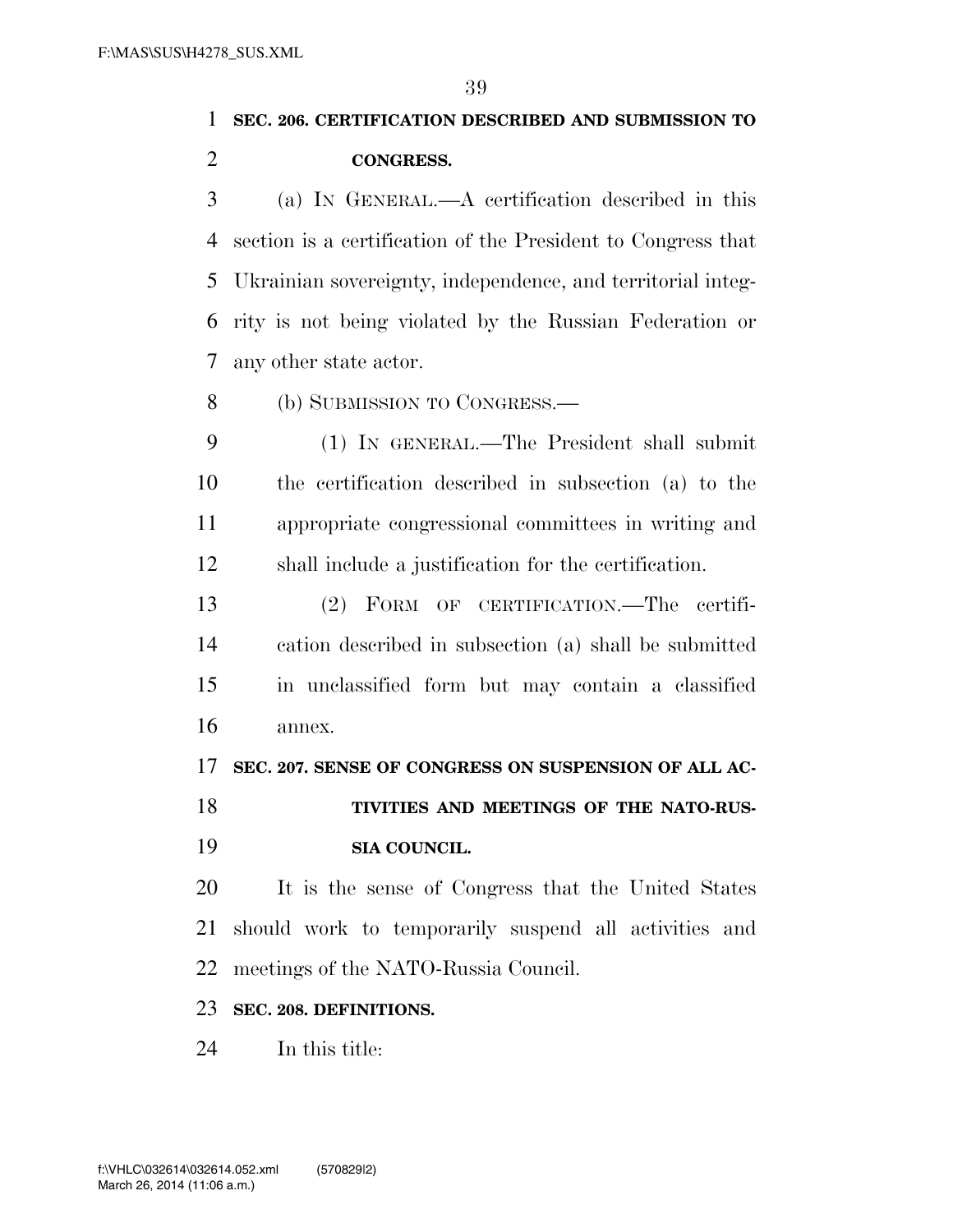| $\mathbf{1}$   | (1) APPROPRIATE CONGRESSIONAL COMMIT-                      |
|----------------|------------------------------------------------------------|
| $\overline{2}$ | TEES.—Except as otherwise provided, the term "ap-          |
| 3              | propriate congressional committees" means-                 |
| $\overline{4}$ | (A) the Committee on Foreign Affairs, the                  |
| 5              | Committee on Financial Services, the Com-                  |
| 6              | mittee on Ways and Means, and the Committee                |
| 7              | on the Judiciary of the House of Representa-               |
| 8              | tives; and                                                 |
| 9              | (B) Committee on Foreign Relations, the                    |
| 10             | Committee on Banking, Housing, and Urban                   |
| 11             | Affairs, and the Committee on the Judiciary of             |
| 12             | the Senate.                                                |
| 13             | (2) SENIOR FOREIGN POLITICAL FIGURE.—The                   |
| 14             | term "senior foreign political figure" has the mean-       |
| 15             | ing given the term in section $1010.605$ of title 31,      |
| 16             | Code of Federal Regulations.                               |
| 17             | <b>TITLE III-REPORTING</b>                                 |
| 18             | <b>PROVISIONS</b>                                          |
| 19             | SEC. 301. ANNUAL REPORT ON SECURITY DEVELOPMENTS           |
| 20             | IN THE RUSSIAN FEDERATION AND THEIR EF-                    |
| 21             | FECTS ON UKRAINIAN SOVEREIGNTY.                            |
| 22             | (a) REPORT.—Not later than September 30, 2014,             |
| 23             | and September 30 of each year thereafter through 2020,     |
| 24             | the Secretary of State shall submit to the specified con-  |
| 25             | gressional committees a report, in both classified and un- |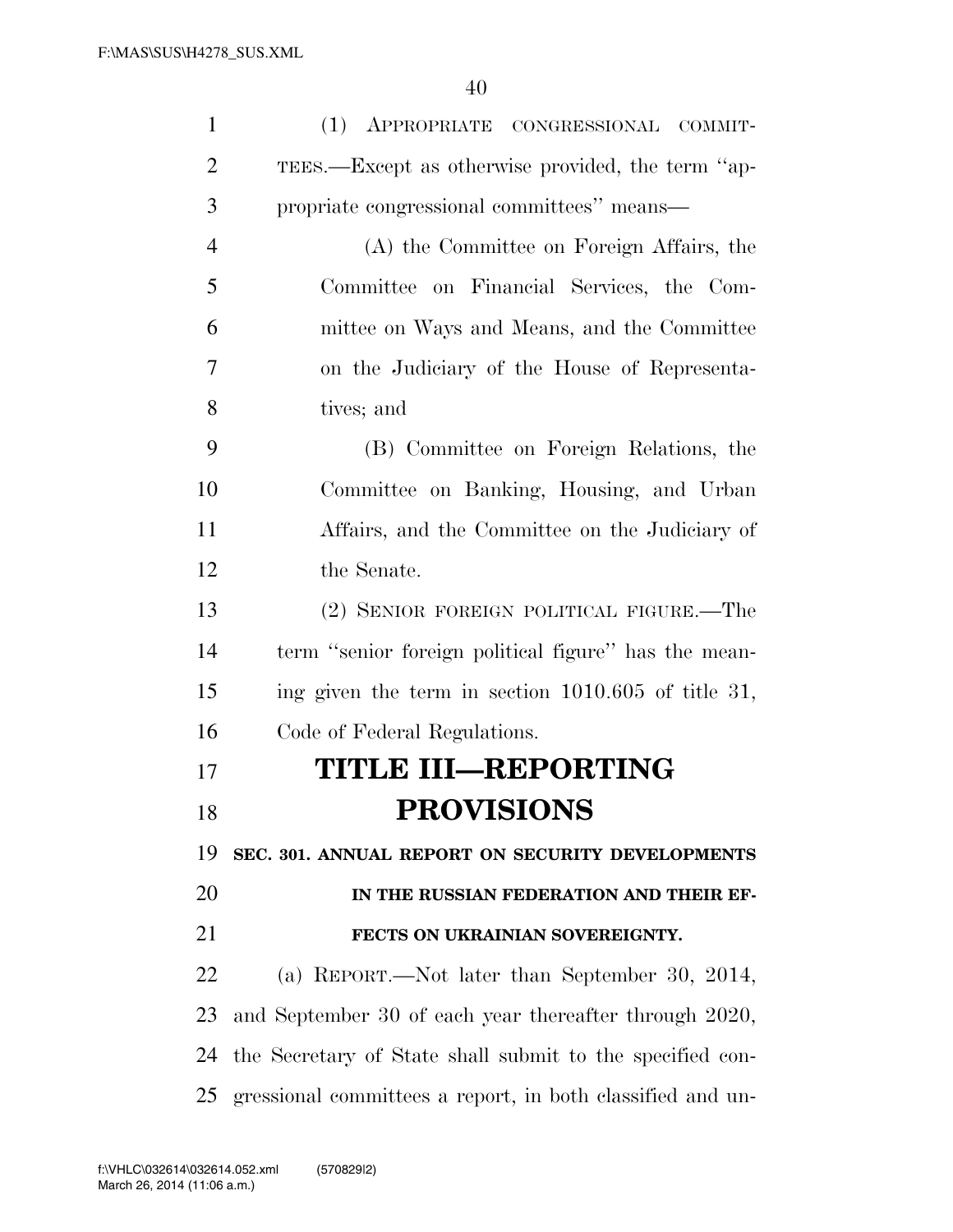classified form, on the current and future security and for- eign policy posture of the Russian Federation (in this sec- tion referred to as ''Russia''). (b) MATTERS TO BE INCLUDED.—The report re- quired under subsection (a) shall include the following: (1) An assessment of the security situation in regions neighboring Russia, including Crimea. (2) The goals and factors shaping the security strategy of the Government of Russia, including po- tential annexation of non-Russian territory. (3) Trends in Russian security behavior that would be designed to achieve, or that are consistent with, the goals described in paragraph (2). (4) An assessment of the global and regional se- curity objectives of the Government of Russia, in-cluding objectives that would affect the North Atlan-

 tic Treaty Organization, the Middle East, or the People's Republic of China.

 (5) A detailed assessment of the sizes, loca- tions, and capabilities of the nuclear, special oper- ations, land, sea, and air forces of the Government of Russia and how they affect neighboring countries, including Ukraine.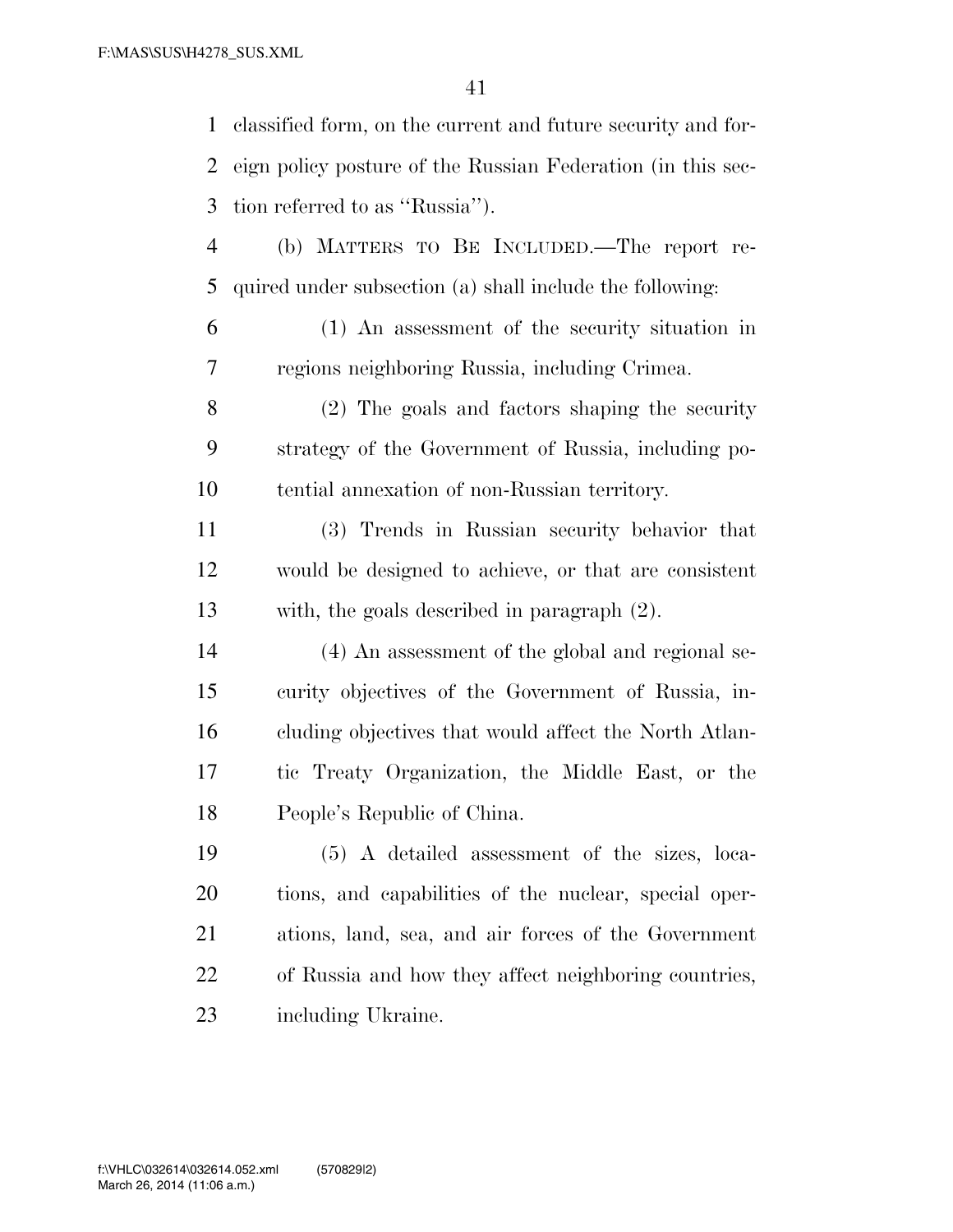| $\mathbf{1}$   | (6) Developments in Russian military doctrine             |
|----------------|-----------------------------------------------------------|
| $\overline{2}$ | and training and whether the developments have dif-       |
| 3              | fered from before the annexation of Crimea.               |
| $\overline{4}$ | (7) Other security developments involving Rus-            |
| 5              | sia that the Secretary of State considers relevant to     |
| 6              | United States national security.                          |
| 7              | (c) SPECIFIED CONGRESSIONAL COMMITTEES DE-                |
| 8              | FINED.—In this section, the term "specified congressional |
| 9              | committees" means—                                        |
| 10             | (1) the Committee on Foreign Affairs and the              |
| 11             | Committee on Armed Services of the House of Rep-          |
| 12             | resentatives; and                                         |
| 13             | (2) the Committee on Foreign Relations and                |
| 14             | the Committee on Armed Services of the Senate.            |
| 15             | SEC. 302. PRESIDENTIAL DETERMINATION AND REPORT ON        |
| 16             | <b>COMPLIANCE BY RUSSIAN FEDERATION OF</b>                |
| 17             | ITS OBLIGATIONS UNDER INF TREATY.                         |
| 18             | (a) FINDING.—Congress finds that there are reports        |
| 19             | that the Russian Federation is in material breach of its  |
| 20             | obligations under the Treaty Between the United States    |
| 21             | of America and the Union of Soviet Socialist Republics    |
| 22             | on the Elimination of Their Intermediate-Range and        |
| 23             | Shorter-Range Missiles, commonly referred to as the In-   |
| 24             | termediate-Range Nuclear Forces (INF) Treaty, signed at   |
|                |                                                           |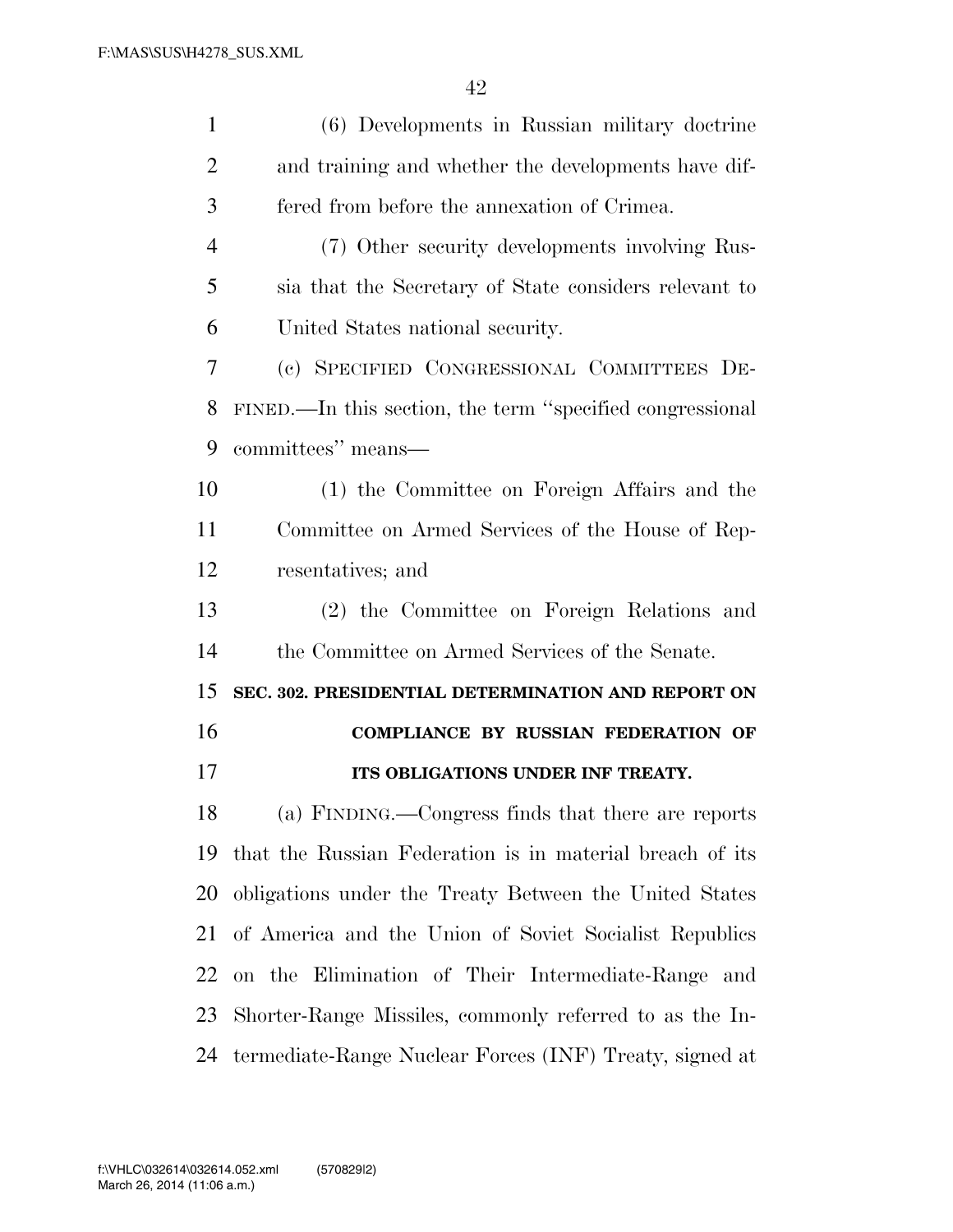Washington December 8, 1987, and entered into force June 1, 1988.

(b) REPORT.—

 (1) IN GENERAL.—Not later than 30 days after the date of the enactment of this Act, the President shall submit to the Committee on Foreign Affairs of the House of Representatives and the Committee on Foreign Relations of the Senate a report that in- cludes a determination as to whether or not the Rus- sian Federation is in material breach of its obliga-11 tions under the INF Treaty.

 (2) ADDITIONAL MATTERS TO BE INCLUDED.— If the President determines that the Russian Fed- eration is in material breach of its obligations under the INF Treaty, the report shall also include the fol-lowing:

 (A) A description of the measures taken to hold the Russian Federation accountable for its violation of its obligations under the INF Trea-20 ty.

 (B) A description of the measures being taken to ensure that the Russian Federation completely and verifiably eliminates any mili- tary system that constitutes a material breach of its obligations under the INF Treaty.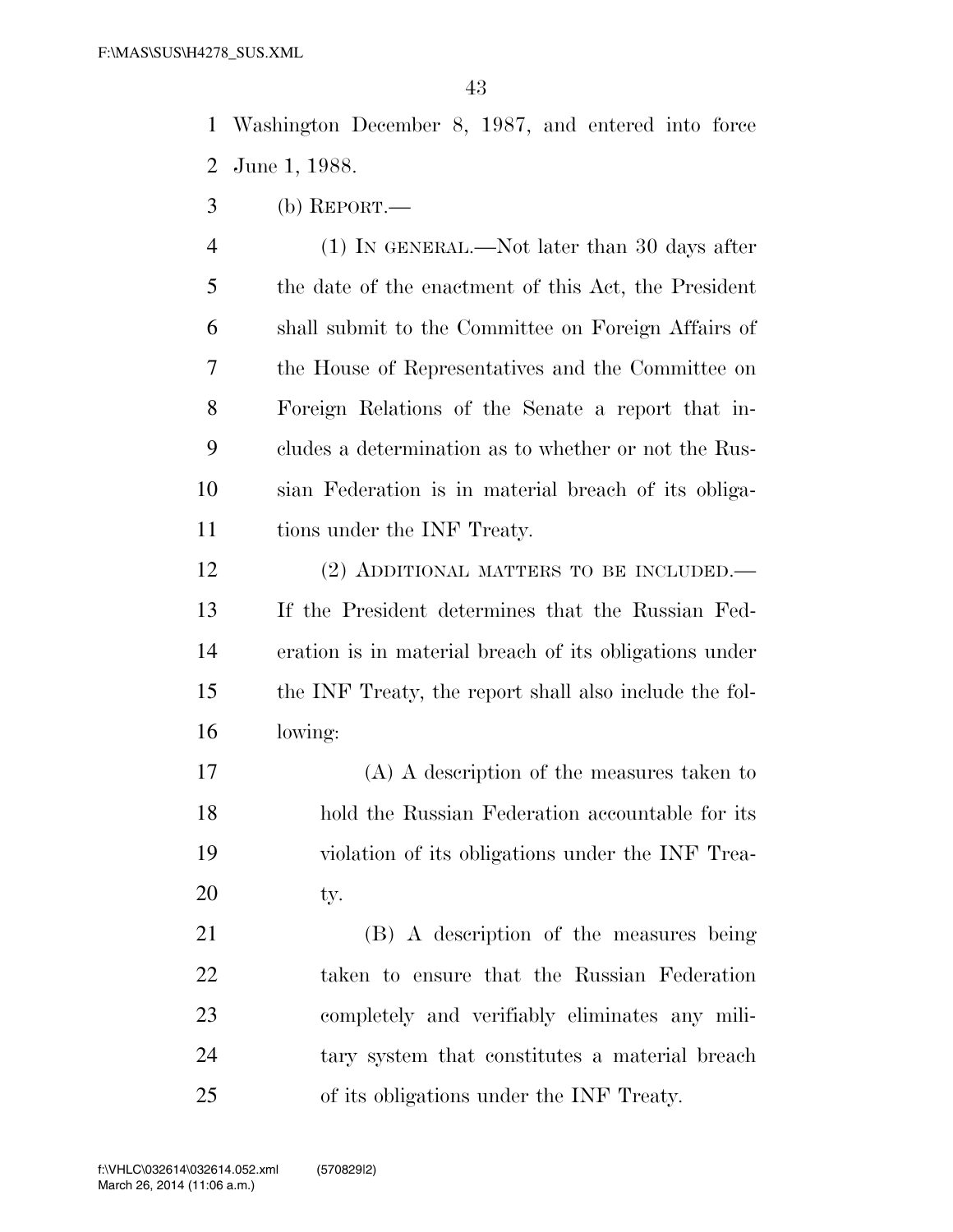(3) FORM.—The report required by this sub- section shall be submitted in unclassified form but may contain a classified annex.

## **SEC. 303. REPORT ON GEOPOLITICAL IMPACT OF ENERGY**

**EXPORTS.** 

 (a) REPORT REQUIRED.—Not later than 90 days after the date of the enactment of this Act, the Depart- ment of State's Special Envoy and Coordinator for Inter- national Energy Affairs shall submit to the appropriate congressional committees a detailed, quantitative, and substantive report on the potential short, medium, and long-term impacts of increased United States natural gas and oil exports on Russia's economic and political influ-ence over Ukraine and other European countries.

 (b) DEFINITION.—In this subsection, the term ''ap-propriate congressional committees'' means—

 (1) the Committee on Foreign Affairs and the Committee on Energy and Commerce of the House of Representatives; and

 (2) the Committee on Foreign Relations and 21 the Committee on Energy and Natural Resources of the Senate.

### **SEC. 304. AMENDMENT TO THE IRAN, NORTH KOREA, AND**

- **SYRIA NONPROLIFERATION ACT.**
- (a) FINDINGS.—Congress finds the following: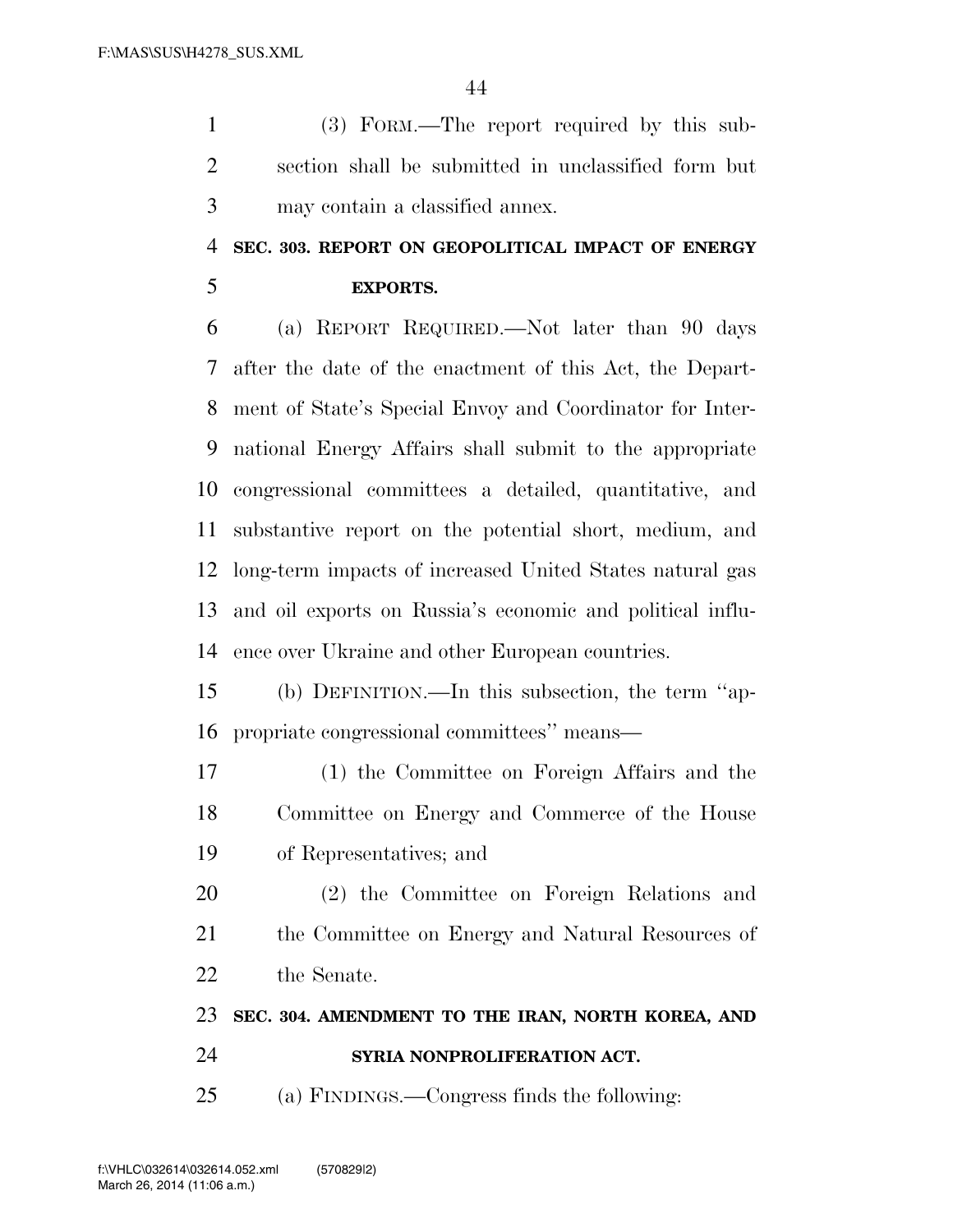| $\mathbf{1}$   | (1) Iran continues its longstanding effort to ob-      |
|----------------|--------------------------------------------------------|
| $\overline{2}$ | tain banned components for its nuclear and missile     |
| 3              | programs in violation of its obligations under succes- |
| $\overline{4}$ | sive United Nations Security Council Resolutions.      |
| 5              | (2) Russian entities, including Rosoboronexport,       |
| 6              | have been sanctioned with respect to proliferation     |
| $\overline{7}$ | activities, particularly sanctions under the Iran,     |
| 8              | North Korea, and Syria Nonproliferation Act (Pub-      |
| 9              | lic Law 106–178; 50 U.S.C. 1701 note).                 |
| 10             | (3) The Department of State must expedi-               |
| 11             | tiously restore the deterrent effect of the Iran,      |
| 12             | North Korea, and Syria Nonproliferation Act by         |
| 13             | fully applying and enforcing such Act.                 |
| 14             | (b) AMENDMENT.—Section 2 of the Iran, North            |
| 15             | Korea, and Syria Nonproliferation Act (Public Law 106– |
| 16             | 178; 50 U.S.C. 1701 note) is amended by adding at the  |
| 17             | end the following:                                     |
|                | 18 "(f) PLAN TO EXPEDITE REPORTS AND SANCTIONS         |
| 19             | UNDER THIS ACT.                                        |
| 20             | "(1) IN GENERAL.—Not later than 30 days                |
| 21             | after the date of the enactment of the Ukraine Sup-    |
| 22             | port Act, the President shall submit to the Com-       |
| 23             | mittee on Foreign Affairs of the House of Rep-         |
| 24             | resentatives and the Committee on Foreign Rela-        |

tions in the Senate, a plan, to include specific time-